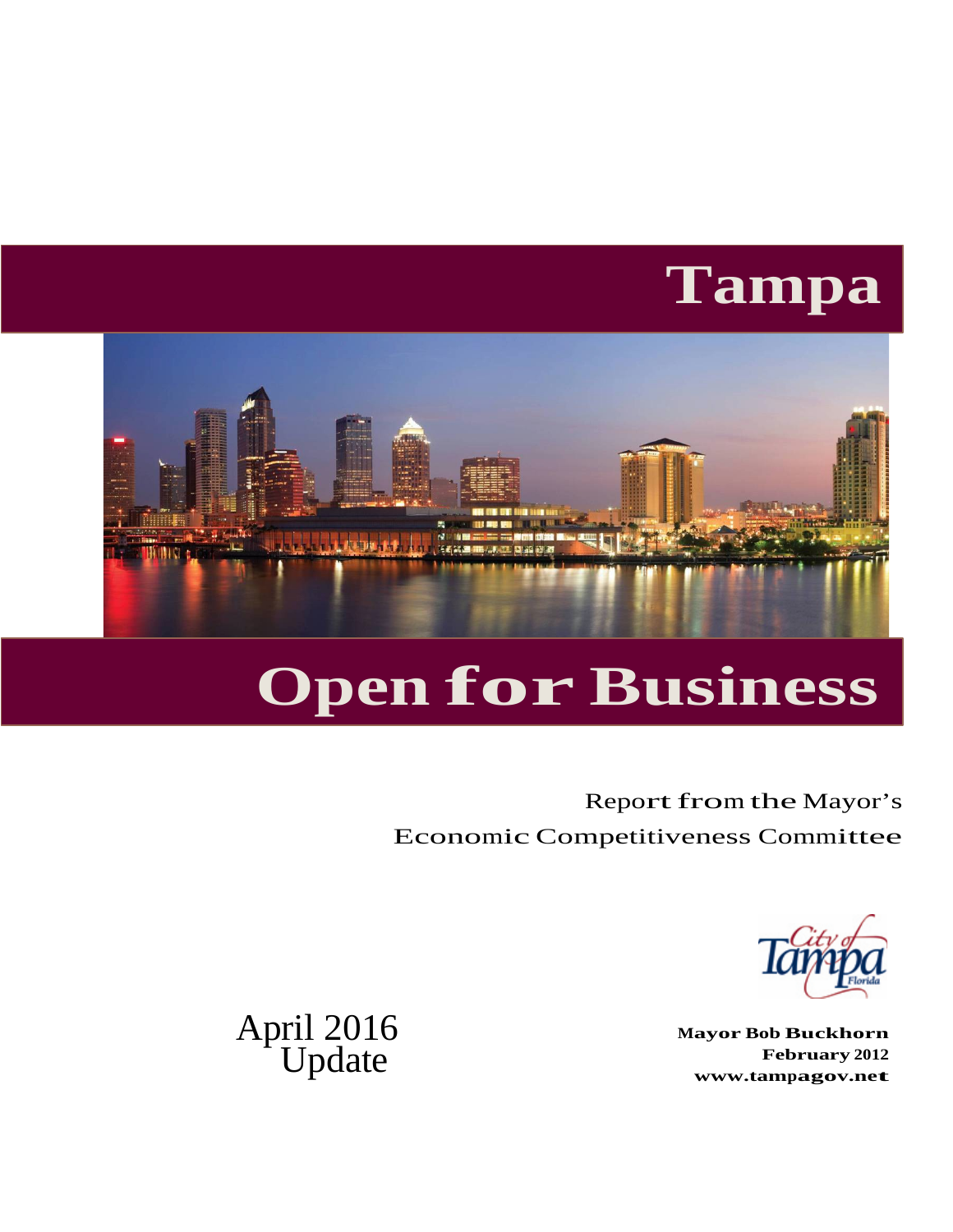Most of the recommendations of the Mayor's Economic Competitiveness Committee have been implemented while others are in progress.

## **RECOMMENDATIONS: CODES AND ORDINANCES (1-11)**

## **1. Create a Single Comprehensive Construction Technical Standard**

## **Challenge:**

Technical standards used for site plan and building plan review are located in many different codes sections in the City Code. Conflicts exist in the Code, ranging from definitions to development standards, since the codes were not written in an integrated fashion. Resolving these conflicts takes time and can cause delays.

## **Recommendation:**

Compile all Construction Technical Standards into a single document to complement consolidated Land Development regulations, to include the following:

- Ch. 5 Building Code
- Ch. 13 Tree and Landscaping Code
- Ch. 14 Fire Prevention
- Ch. 17.5 Planning and Land Development
- Ch.  $20.5 -$  Signs
- Ch.  $21 -$ Stormwater
- Ch. 22 Streets and Sidewalks
- Ch.  $23$  Subdivision
- Ch.  $25 -$ Transportation
- Ch. 26 Solid Waste

## **Status: UNDERWAY**

As the consolidation of the land development code is in its final stages, efforts over the next several months will be to review the construction technical standard consolidation. After extensive study, staff is preparing a major rewrite of the Chapter 13 – Tree and Landscape provisions (merging it with Chapter 27) in preparation for public and industry input.

## **2. Consolidate Land Development Code and Establish a Single Authority**

## **Challenge:**

Historically, the City of Tampa has prepared, adopted, and amended land development regulations as part of "stand-alone" ordinances on a subject-by-subject basis. Many of these ordinances have been similarly codified as "stand-alone" chapters in the Code of Ordinances. This practice has resulted in regulations that are not fully integrated, which lack consistent authority, conflict in parts, duplication and overlap, and general difficulty of use.

## **Recommendation:**

"Re-organize/consolidate land development regulations, and identify Comprehensive Plan policies that are regulatory. Evaluate whether to change each identified policy to a land development regulation. A unified code leaves less conflict in interpretation and reduces the "unknowns" for developers and the general public."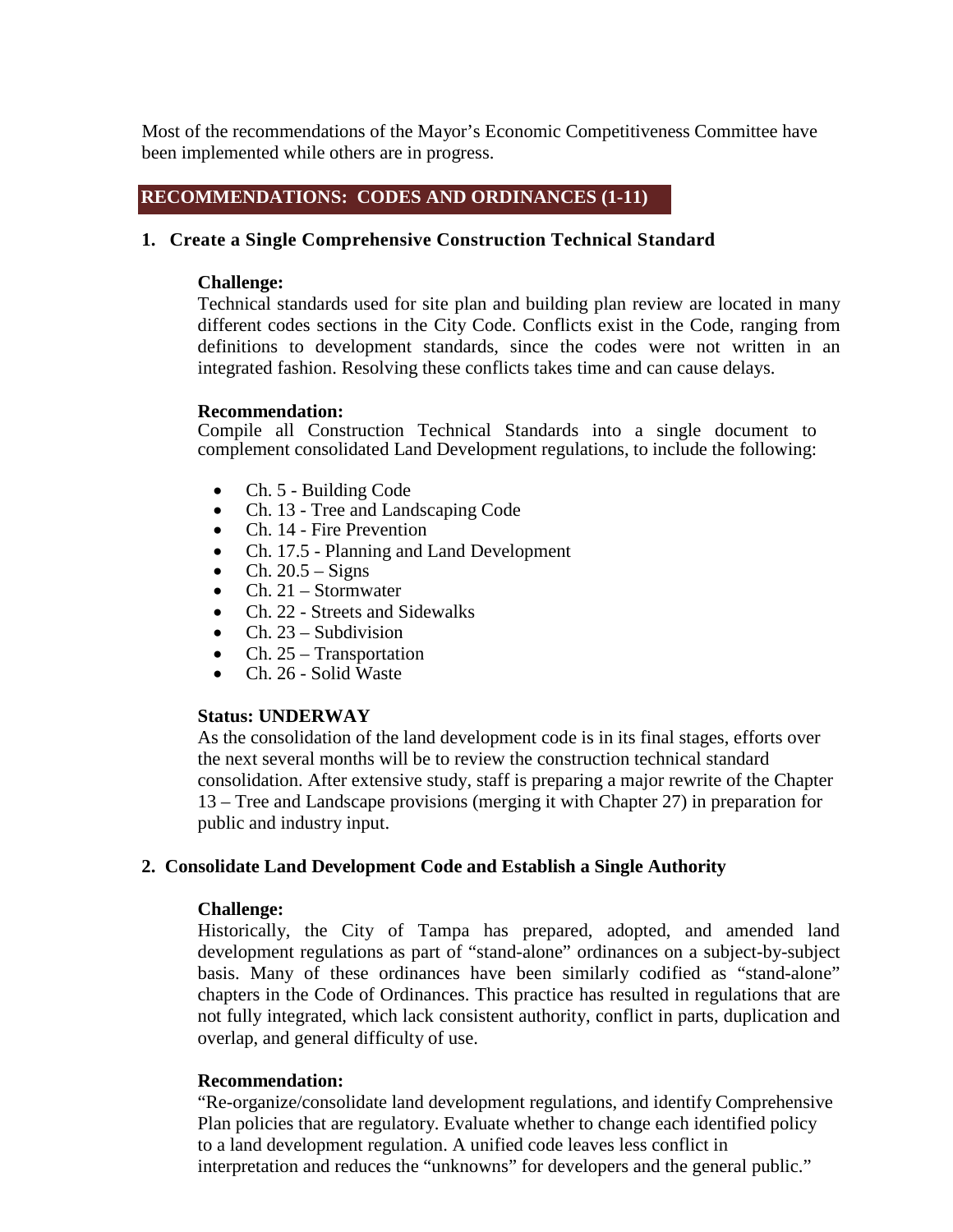## **Status: ONGOING**

Consolidation effort with most codes is complete. Others being evaluated for inclusion into new "Zoning and Land Development" code.

## **3. Vest Entitlements Earlier in the Process**

## **Challenge:**

The inability to rely on specific and certain entitlements sooner in the development process creates undue financial risk. It is a particularly sensitive situation in the current economy to have gone through zoning and site plan approval with no entitlement vesting until building permit. In Hillsborough County, a project becomes vested with an approval of the Preliminary Site Plan. Concurrency and any improvements are agreed upon. It is at this stage that a customer gets a better understanding of the issues and costs before proceeding with full engineering and architecture designs. It also allows the customer to finalize their financing if necessary. This will also reduce the upfront cost burden and speed re-zoning process and increase inventory of land ready for development and broaden the base of potential developers.

## **Recommendation:**

The City should seek a process, policy or code revisions that allows a development to vest property entitlements for uses, densities and intensities sooner in the overall development process.

## **Status: TO BE ADDRESSED IN THE FUTURE**

Several code revisions are complex and time consuming efforts. This recommendation will be addressed at a later date.

## **4. Create Flexible Codes**

## **Challenge:**

The City's zoning procedures and processes are unwieldy and create barriers to many types of development. The codes are out-dated and seem to be directed at developments that are not reflective of the current or projected market conditions. As a result, developers and property owners are faced with meeting unnecessary requirements. The City's urban landscape varies, requiring different approaches and processes to promote development that is in harmony with the surrounding neighborhoods, yet responsive to market demands. City codes and associated procedures should reflect these varying needs.

## **Recommendation:**

The Committee recommends that the City's zoning code and associated processes be more flexible to reflect variations in community preferences and market forces. Also, the committee has several specific code/process recommendations to improve the process immediately: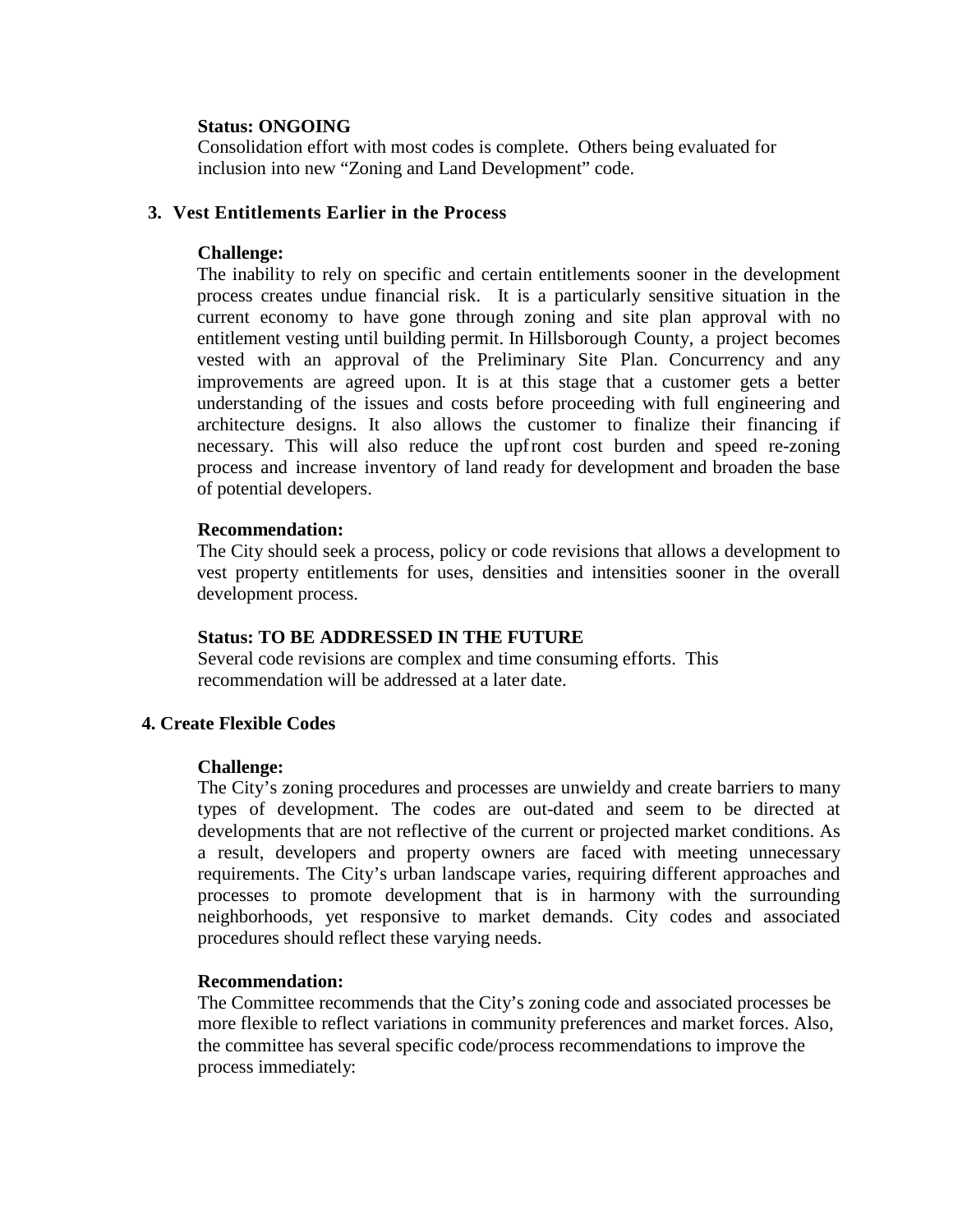## **Status: PARTIALLY COMPLETE AND ONGOING**

*(items "in progress" will be implemented by specific geographic area, i.e. updates to overlay districts and special districts as first phase, then possibly city-wide)*

Items and code sections below have been revised to implement recommendation:

- Recommend RO, RO-1 and CN revert to being Euclidean districts (non-site plan). **COMPLETE**
- Reduce side setbacks in RM Districts to 5'. **COMPLETE**
- Allowing the use of a 6' high PVC/Alternative material solid fence in lieu of wall in 15' buffer areas. **COMPLETE**
- Reduce drive aisle width from 26' to 24'. **COMPLETE**
- CBD Signs: Allow 2 square feet per linear building frontage for building signs on tower (top) of tall (high-rise) buildings**. COMPLETE**

Items and code sections below are processing in current cycle:

- Study methods to improve/provide incentives for better lighting and streetscape standards in the CBD. *New CBD Code set for 1st reading on 5/12/16; 2nd reading on 5/26/16.*
- CBD Signs: Standards should be relative to height of building i.e. signage for podium (pedestrian or street level) versus the tower (top of building). *New CBD Code set for 1st reading on 5/12/16; 2nd reading on 5/26/16.*
- Update/merge Bonus Criteria (27-328) using methodology in CBD periphery calculation (27-329). **COMPLETE**
- Allow more flexibility for "change of use" or "reuse" of existing structures with some building additions/increase in intensity. Allow for more flexibility in reuse of buildings. Tentative public hearings in July/August 2016 to adopt updates to parking regulations and new valet permit process/criteria.
- Use Seminole Heights form based code as a guide for development of parking trade-offs and parking space reduction to better incorporate buffering and parking areas, and reduce conflicts between zoning and landscape buffers as well as improving the interface between residential/commercial uses. Tentative public hearings in July/August 2016 to adopt updates to parking regulations and new valet permit process/criteria.
- Remove code requirement to provide parking for uses in the Central Business District (let market dictate # of spaces needed). Downtown Partnership currently studying nationwide parking strategies. City Planning staff is engaged.

## **5. Expand Administrative Approvals / Waivers**

## **Challenge:**

The City has many professionals whose expertise in their fields can be better utilized; therefore, the role of City Council needs to be re-assessed where appropriate to allow for additional types of administrative approvals, which will improve consistency of decision making and simplify the complexity and cost of the public hearing process.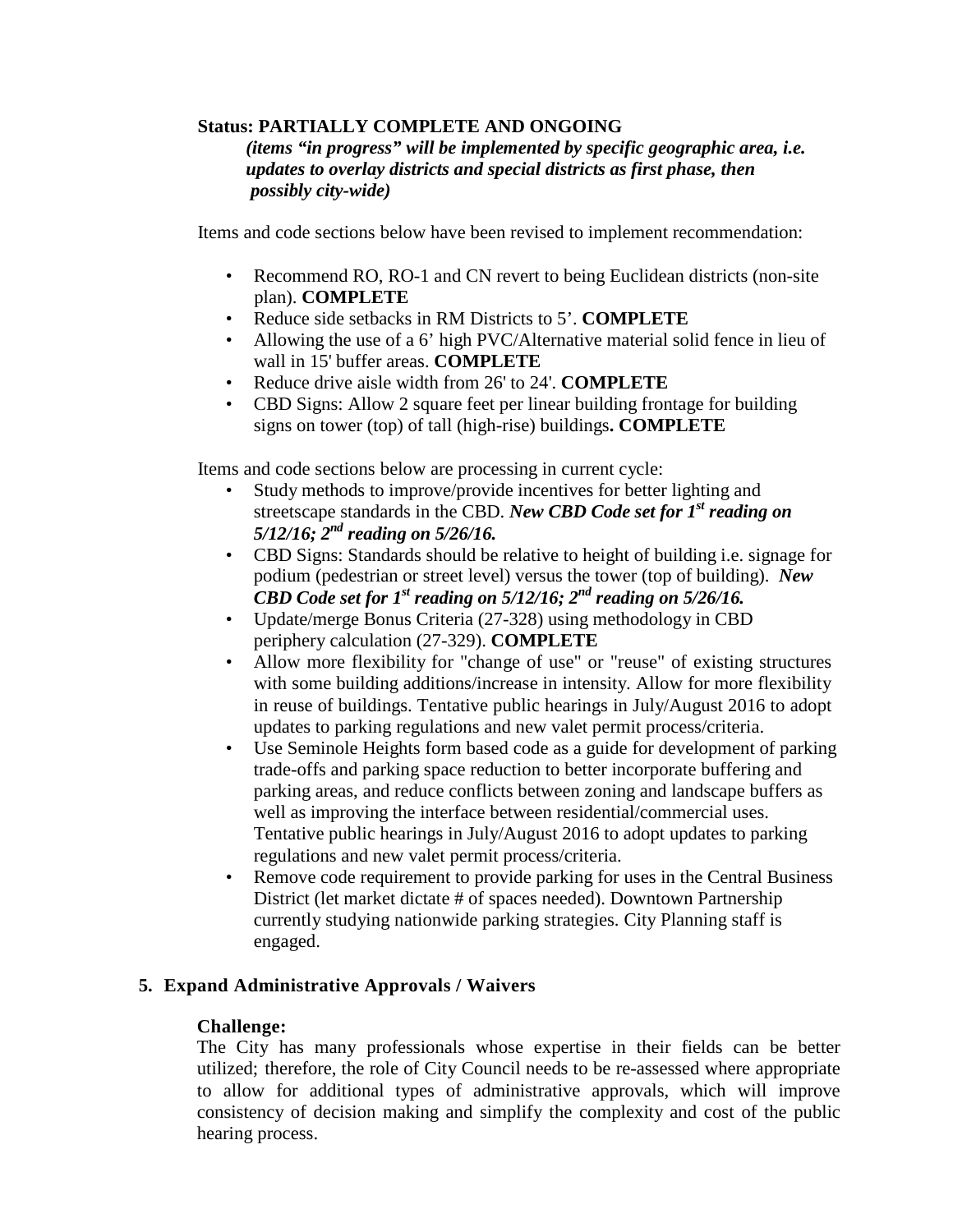## **Recommendation:**

Broaden ability for administrative waivers and approvals (not related to specific safety or health issues) for certain standards when needed to make common sense decisions.

- Examine and more clearly define special uses by scale/intensity of use. Allow administrative review/approval for small to medium scale/intensity uses, and have larger scale/intensity uses continue as a City Council public hearing.
- Set a formula for the overall reduction of parking ratios for development that:
	- o is a mixed use development, and
	- o located within ¼ mile of transit stop, or
	- $\circ$  located within ¼ mile of a public parking lot/garage
- Examine allowance of local street access from non-residential parking lots. Set parameters for local street access based on history of waivers granted.

## **Status: TO BE ADDRESSED IN THE FUTURE**

As all codes undergo revisions attention will be given to the appropriate use of administrative waivers.

## **6. Modify Chapter 21 – Stormwater Code**

## **Challenge:**

Stormwater design requirements need to be reviewed. At times ad-hoc requirements have been applied for attenuation at excessive volumes (sometimes doubling or tripling what is necessary) to address known or existing local drainage problems (not project related).

## **Recommendation:**

Publish the "redline list" of properties on web. Review current code to find legitimate engineering solutions to stormwater issues that are not overly expensive. Rules should not shift past stormwater problems to new development (i.e. "last one in pays for everyone").

*Specific recommended change:* Repeal 51% impervious rule for retention on single-family development.

## **Status: UNDERWAY**

The Stormwater engineering staff is currently reviewing their Chapter 21 technical standard and red line list criteria in the hopes of addressing some of the recurring flooding challenges

## **7. Modify Chapter 22 - Streets and Sidewalks**

## **Challenge:**

Sidewalk requirements affect a full spectrum of development types and issues, including dense urban development, single-family development, affordable housing, incomplete connectivity networks, and historic districts. The cost of constructing sidewalks increases the cost of building affordable housing. The required construction of a sidewalk along the parcel frontage is an ad hock approach for providing a safe, walkable community – at best it creates an incomplete sidewalk network. The process is far too expensive and onerous. The in-lieu fee for not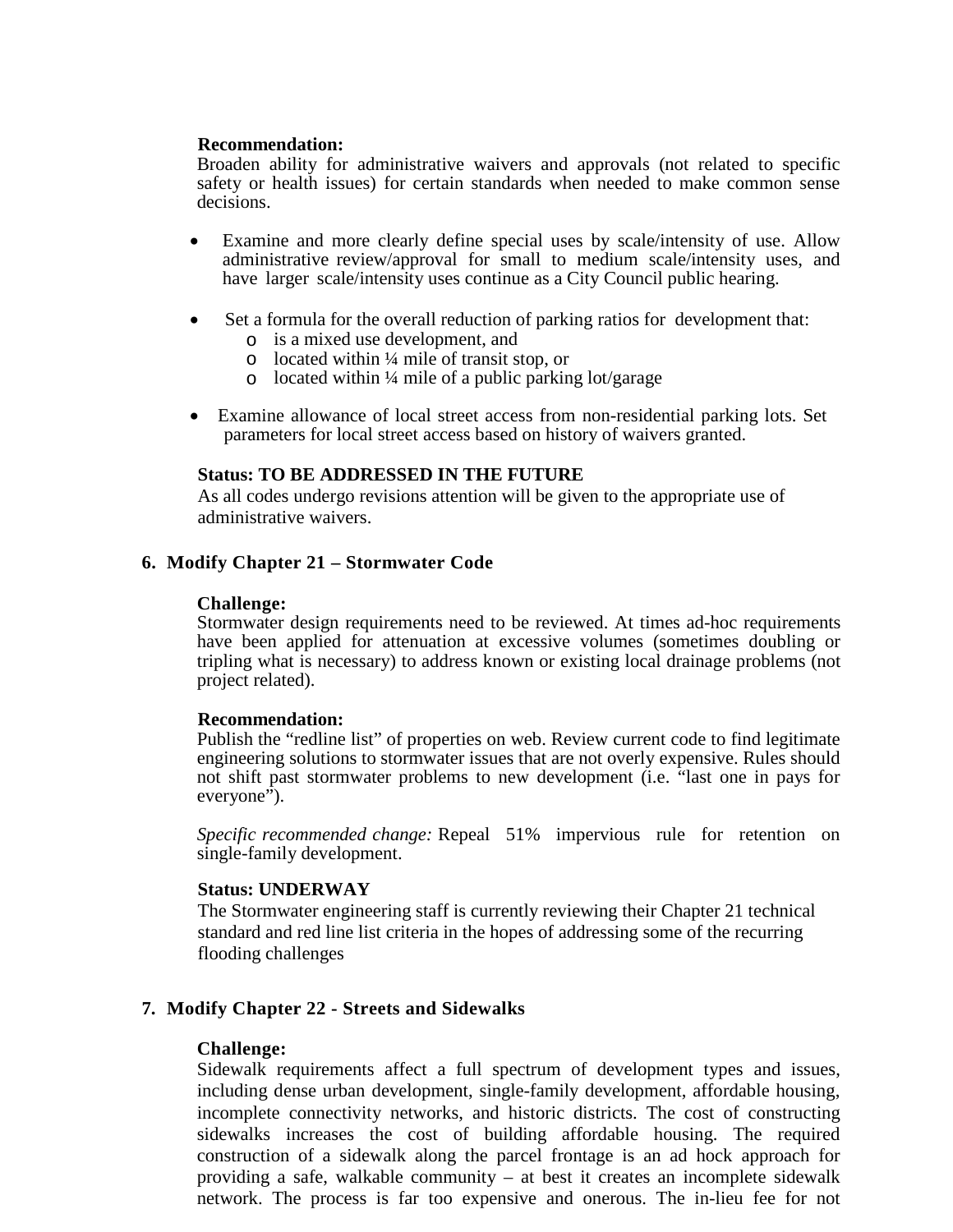constructing a sidewalk (\$29/lf) is excessive.

## **Recommendation:**

Review the requirements for sidewalk construction. Revise sidewalk provisions to allow exemptions when no sidewalk exists adjacent to a development site. Reconsider the allowance of paver installation as an alternative material. Consider simplifying sidewalk alternative review process and expanding the types of waivers that can be requested.

## **Status: TO BE ADDRESSED IN THE FUTURE**

Several code revisions are complex and time consuming efforts. This recommendation will be addressed at a later date.

## **8. Modify Chapters 17.5, 22, 25 - Transportation Codes**

## **Challenge:**

There exists a great opportunity to re-evaluate new Transportation manual requirements for traffic studies - in light of HB 7207. There is concern that new regulations will significantly increase cost of development/redevelopment, and discourage adaptive reuse/redevelopment due to: cost to complete study; time to complete study and negotiate mitigation; mitigation costs unknown at time of feasibility analysis.

## **Recommendation:**

Simplify and revise TCEA traffic study threshold to minimize negative impact on small business. Get rid of capacity-based traffic analyses altogether. In a City of Tampa's size and aspiration, congestion should be a welcomed part of vibrancy and economic competitiveness. Limit transportation review to avoiding safety-related issues and minimizing (not necessarily avoiding 100% in every situation) operational issues. Also make it policy that even those items are relevant in the project's block faces only. Avoid circumstances where, for example, queuing into a City right-of-way at a project entrance drives site design to the point where building square footage or any part of aesthetic appeal is compromised.

## **Status: TO BE ADDRESSED IN THE FUTURE**

Several code revisions are complex and time consuming efforts. This recommendation will be addressed at a later date.

#### **9. Modify Chapter 13 - Tree and Landscape Code**

#### **Challenge:**

There is no question that trees are a lightning rod for passionate discussion. An intelligent discourse is needed if the City is to improve the way tree protection and the development processes are integrated to result in a beneficial outcome for both. Customers involved in residential improvement and building provided a great deal of the negative feedback on the subject of the restrictive and expensive process and regulations involving protected and grand trees. A few years ago, the Tampa Bay Builders Association lobbied City Council and staff to conduct a tree canopy study. We believe the results of this study should be part of future discussions regarding proposed process and regulation changes moving forward. Monitor the Tree Canopy Study (due Fall 2012) and structure amendments to Chapter 13 that establish goals for canopy structure by land use category and establish a 5 year review cycle of the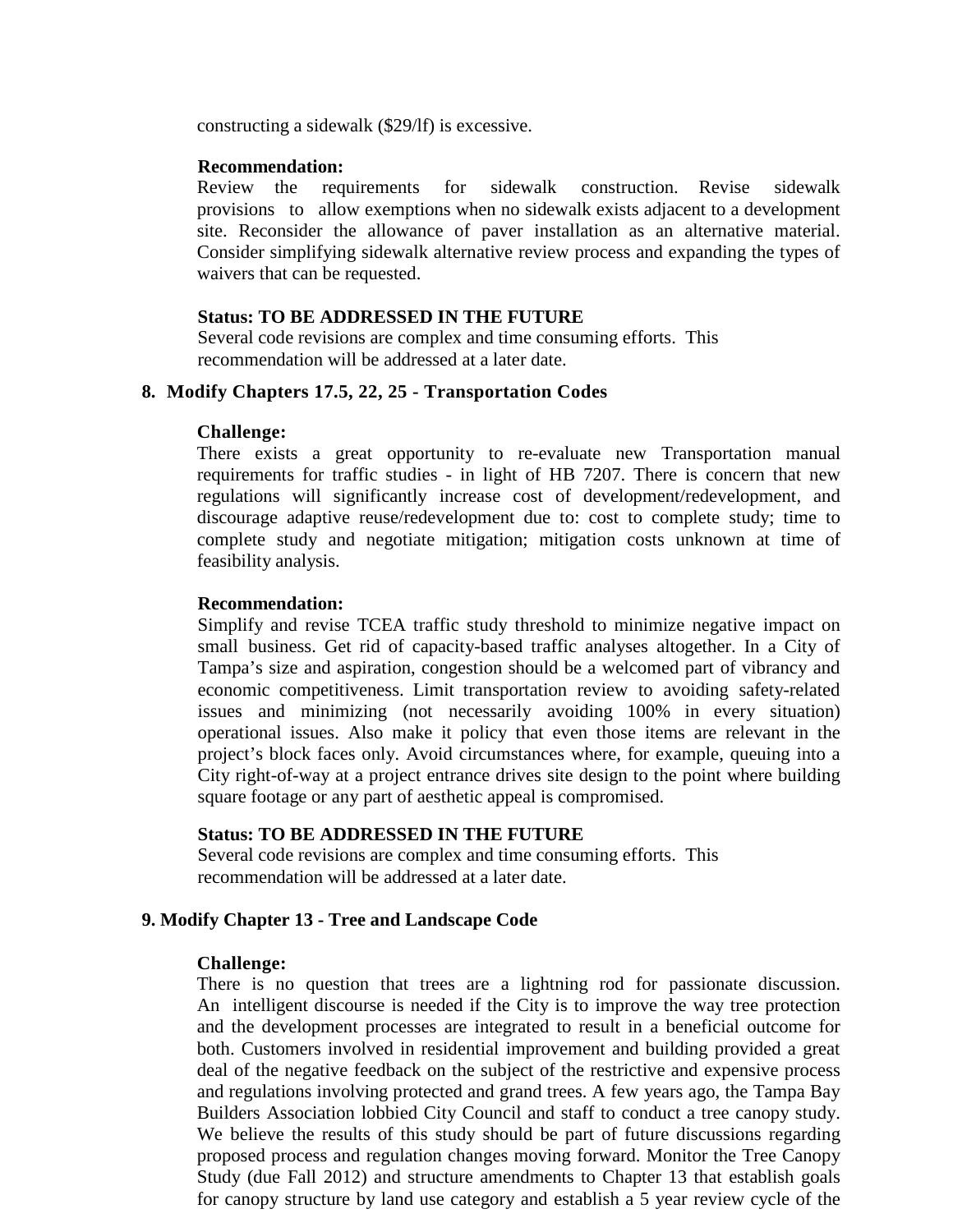Code to coincide with updates to the Canopy Study. Generally the industry is now much more tuned to sustainability / green space and other goals that previously had to be regulated out of developers.

## **Recommendation:**

Some of the specific areas to be reviewed include the following:

- Landscaping requirement mandating 6 foot spacing of pavement from tree, while parking lot design allows for 8 foot wide tree island (i.e., 4 foot spacing).
- Need for more flexibility regarding Grand Tree preservation. Laurel Oak should not qualify for grand tree status, as it deteriorates more quickly with age.
- Formalize flexibility for City staff to approve removal of grand trees that aren't aesthetically superior and that can be demonstrated to significantly curtail the feasibility or potential of a proposed use. Allow for balancing of multiple important interests.
- Move administrative review authority for grand trees on private property to the Construction Services Division or to zoning administrator.
- Amend tree requirements in the CBD and other urban neighborhoods, where urban redevelopment is desired. Current requirements regarding removing trees are unrealistic, inflexible, unnecessarily expensive, and often delay the approval process.
- Rescind 50% tree preservation requirement in certain areas of the City. It's a suburban standard that should not be in place in all areas of the City. Allow administrative approval to remove additional percentage with specified criteria, such as the following:
	- "Zoning Administrator may approve an alternative tree protection plan. In evaluating such requests, the zoning administrator shall give priority for protection of:
		- canopy trees;
		- native trees;
		- larger caliper trees;
		- trees in good condition; and
		- grand trees."
- Focus emphasis on protection of the City's tree canopy versus per tree. Often fewer trees that are at critical / functional site locations are more effective at maintaining a high site development aesthetic.
- Focus on the volume and health of the urban forest as a whole; place priority on drawing private investment and planting into public rights-ofway and in the public realm, i.e. set goals / designs for street cross sections.
- Overall cleanup of current chapter 13. It is not well organized and much of the language is vague.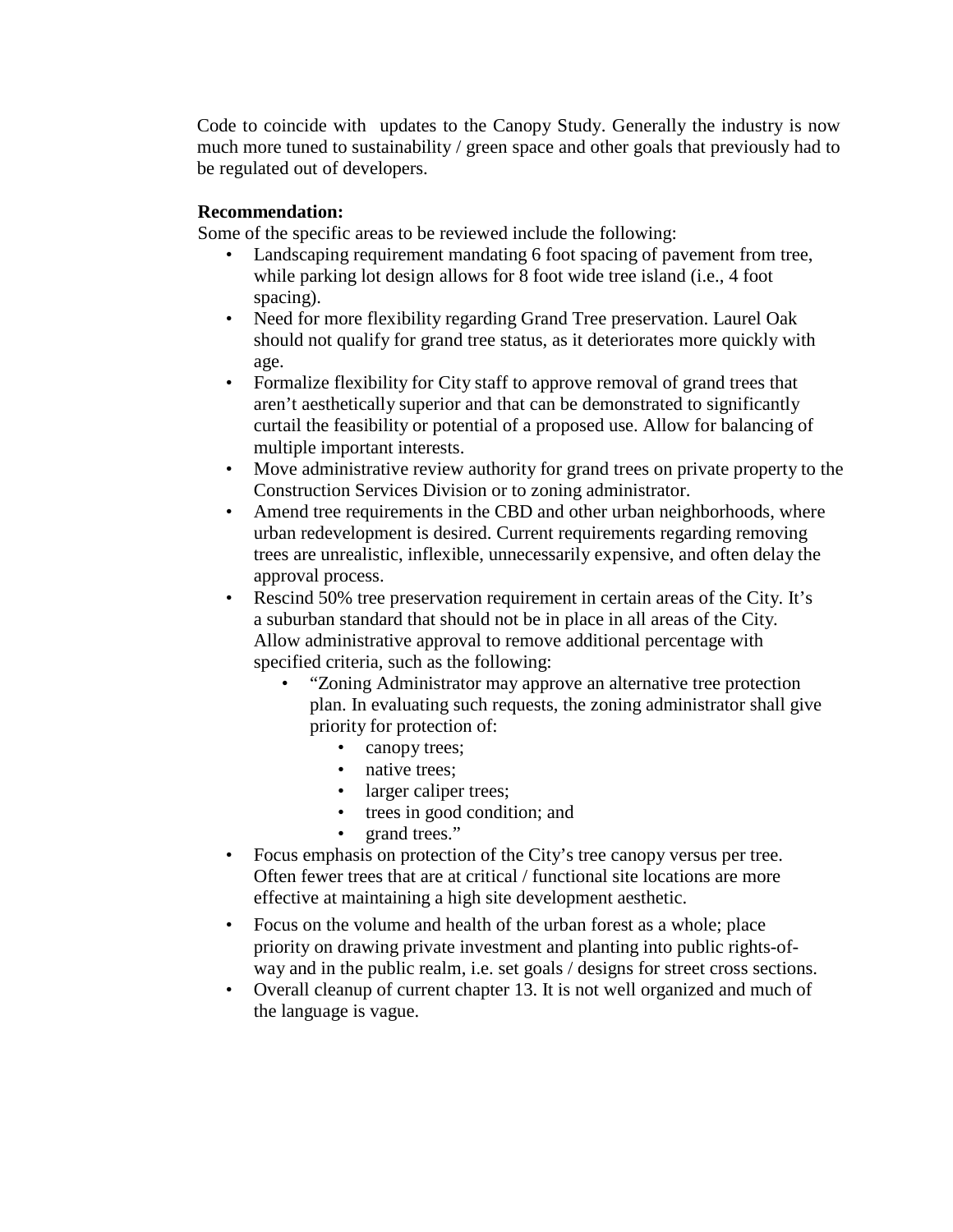## **Status: PARTIALLY COMPLETE AND ONGOING**

Planning and Urban Design (Zoning Administrator) in cooperation with the Legal Department, through a legal services contract completed a complete audit ("Phase I") of COT's tree/landscape/wetland regulations, including interviews with interviews of internal and external stakeholder groups and research of and comparison to other Florida cities/counties regulations. The audit is complete. The audit report was used to guide the crafting of the new regulations ("Phase II"). This phase is underway and will include Public information workshops, City Council Workshop and Public Hearings for adoption.

## **10. Create Alternative Designs and Code Requirements for Solid Waste Standards (Chapters 26 and 27)**

## **Challenge:**

The City's solid waste service delivery procedures sometimes dictate the building orientation and site access and can impact other requirements, such as parking, particularly in the older, more urbanized and developed areas of the City. Such areas have been targeted for infill development, consistent with the vision expressed in the Comprehensive Plan, but the solid waste requirements tend to discourage infill projects.

## **Recommendation:**

New and revised codes would encourage flexibility in service provisions that reflect the more concentrated and dense urban environment. This would also encourage continued redevelopment of urban areas.

### **Status: TO BE ADDRESSED IN THE FUTURE**

Several code revisions are complex and time consuming efforts. This recommendation will be addressed at a later date.

## **11. Consolidate Code Enforcement Standards into a Single Document (Chapter19)**

## **Challenge:**

There are proposals to consolidate land development regulations into a single document as well as consolidating construction technical standards into a single document. This addresses the building and construction end of the process but not ongoing maintenance and enforcement issues.

#### **Recommendation:**

Expand the scope of Chapter 19 to include provisions for safety and maintenance of various systems in existing private property, including drainage, parking, trees and landscaping, in order to complement the consolidation of the land development codes and construction technical standards.

## **Status: TO BE ADDRESSED IN THE FUTURE**

Several code revisions are complex and time consuming efforts. This recommendation will be addressed at a later date.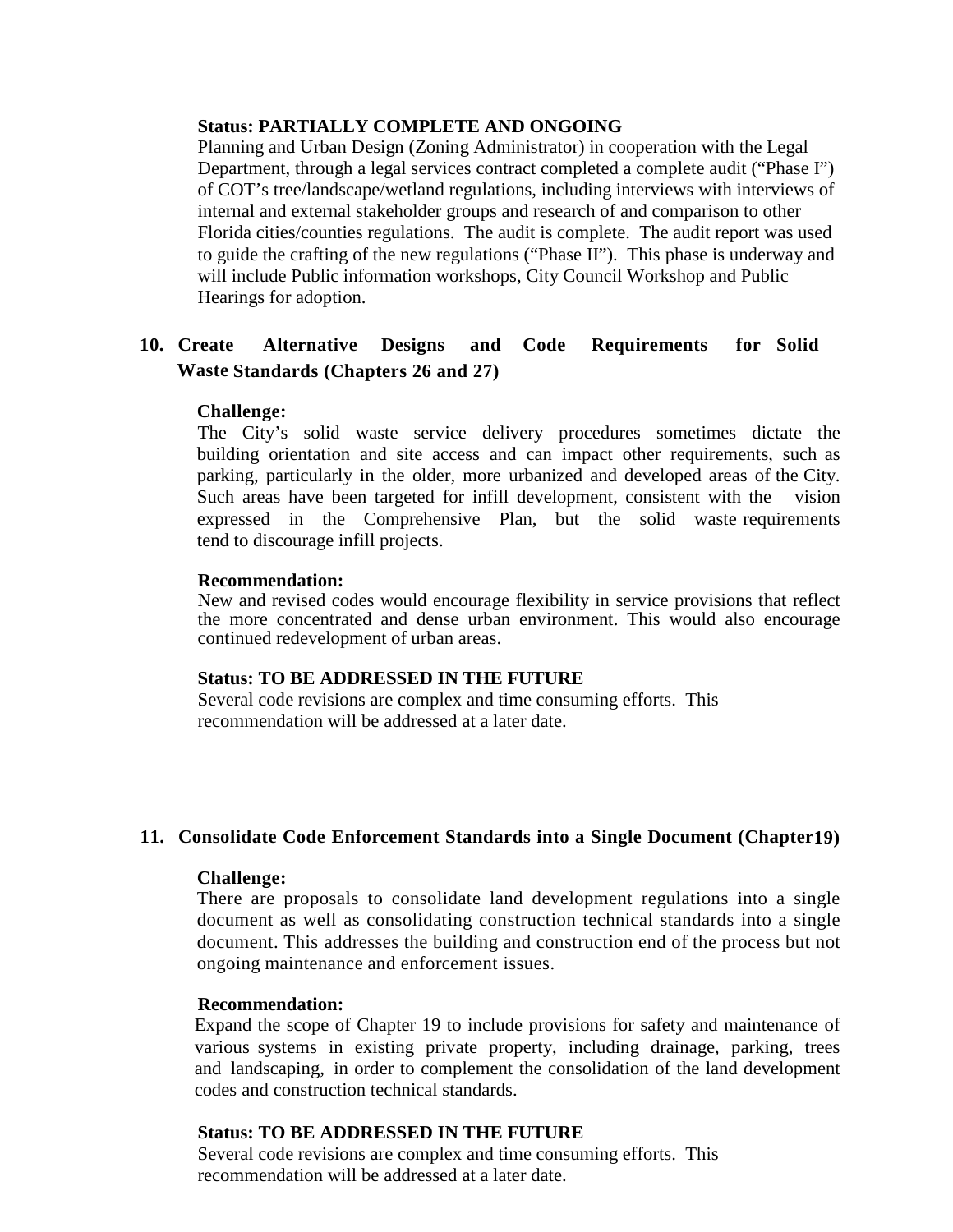## **RECOMMENDATIONS: PROCESS AND TECHNOLOGY (12-30)**

## **12. Purchase and Install a New Comprehensive Permitting System**

#### **Challenge:**

The City's permitting software and associated applications are outdated causing considerable time delays and information gaps that can add costs and frustrate customers. The system needs to be re-evaluated and updated on several levels. The overall permitting workflow system, on-line permitting applications, electronic scanning and documents storage systems, web-based customer service tools and associated staff training and support all need to be updated to support development review requirements for the next several years. Continued lack of investment in this area will place the City of Tampa at a major disadvantage to neighboring communities.

## **Recommendation:**

The system must be capable of integrating all entitlement and construction permitting processes. It must support robust online business services, e.g. planning, permitting, inspections, etc. and be capable of providing enhanced services, e.g. electronic plan/document review, GIS mapping interface, etc.

## **Status: COMPLETE AND ONGOING**

Recommendation has been implemented. The City's Accela permitting software went "live" on January  $13<sup>th</sup>$ , 2015. All planning, entitlement, and permitting processes are now handled through Accela, and all inspections are scheduled through Accela.

## **13. Utilize Latest Business Support Technology**

#### **Challenge:**

The City's business support technologies are outdated causing unnecessary time delays that can add costs and frustrate customers. The technologies need to be reevaluated and updated on several levels. Associated staff training and support need to be updated to support development review requirements for the next several years. Continued lack of investment in this area will place the City of Tampa at a major disadvantage to neighboring communities.

#### **Recommendation:**

Updating the business support structure will ensure the City keeps pace with demand and is able to process permit applications efficiently and effectively. The City should proceed with the installation of multiple cashiers at the Construction Services Center to facilitate more efficient processing. The staff should be provided with enhanced computer and communication equipment. All field staff should be provided with mobile technologies, i.e. tablet/laptop computers, smart phones, etc.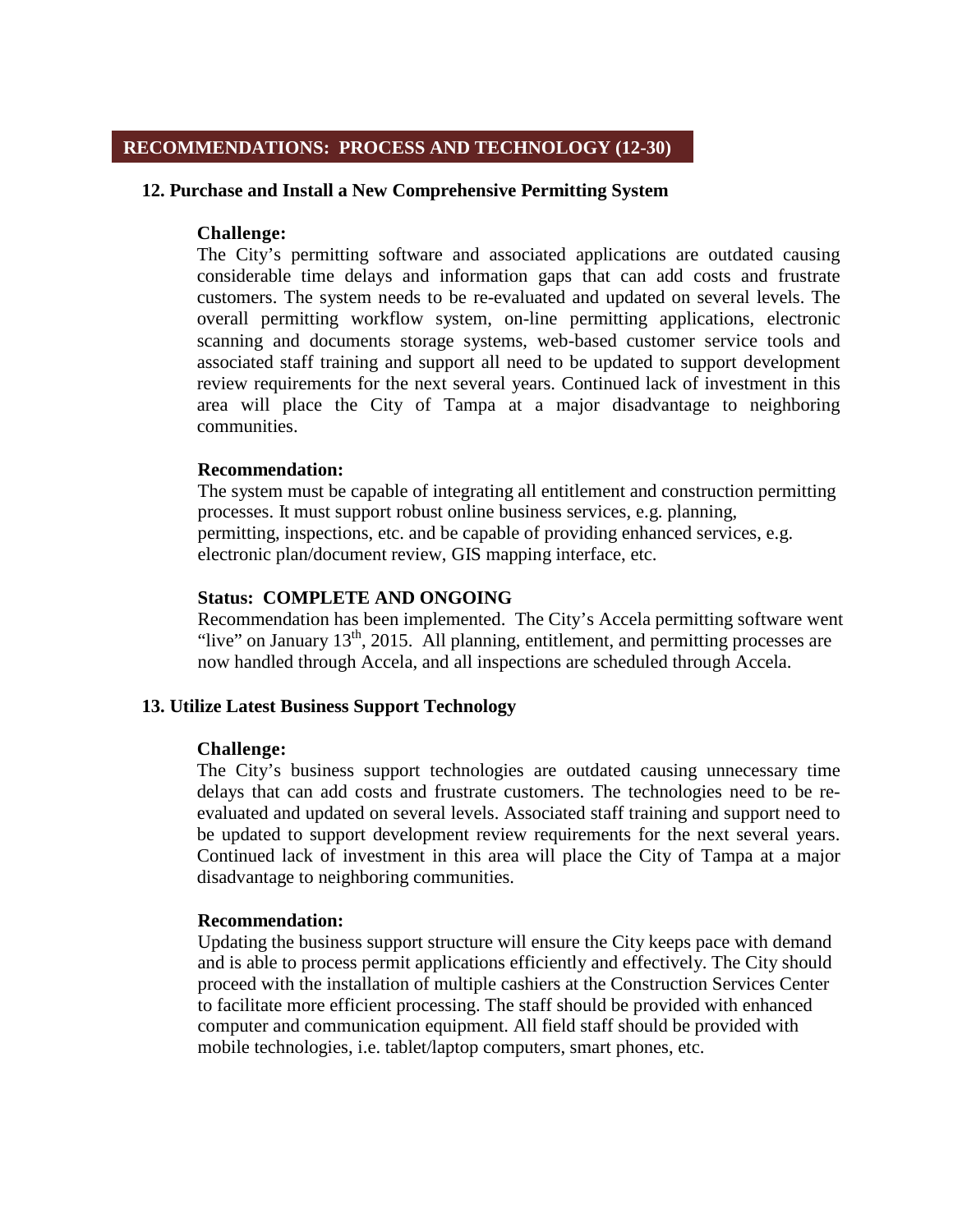## **Status: COMPLETE AND ONGOING**

Most Planning and Development Managers, Supervisors, and key project management staff have been supplied with iPad tablets for mobile use in meetings, at City Council and other board hearings, community meetings, and in the field. Inspectors have been supplied with iPhones, upgraded laptops, and many with iPad tablets. Technology for the entire staff is upgraded yearly as budget allows. Other new software in Human Resources, Revenue and Finance, and City Clerk's office has allowed staff to be more efficient and timely in their job performance. All staff has gone through excessive training for proper use in each software module.

## **14. Develop and Provide a More User Friendly Website**

## **Challenge:**

There is a lack of available information and needed process applications on line. Also, the City's current web site for construction and building does take advantage of a variety of available capabilities, but more customer-focused services are needed.

## **Recommendation:**

The website must include all entitlement and construction permitting information, processes and services. It should provide access through a single dedicated portal that is fully integrated into the City's general website, as well as linking to all related citizen and business services. One way to quickly make an impact on the development review process is to add more information and applications on the City's website to help applications better navigate through the process. Such information would include a flow chart of the development review process, simple customer friendly instructions, helpful tips and frequently asked questions, easy to find department descriptions, staff contact lists, etc

## **Status: COMPLETE AND ONGOING**

The cities Tampa.gov website has recently been re-designed to be easier and more intuitive to use. The social media aspects of the website have been enhanced and expanded. Accela Citizen Access (ACA),the recently developed Contractors App, Civic Insight and City webpage dash boards achieve this recommendation.

## **15. Maintain Addressing Function with Permitting Service**

## **Challenge:**

The process of obtaining a valid address is a vital component in the permitting process. It requires coordination with Hillsborough County 911 to ensure no duplication of street names or numbers that could confuse emergency responders. The process must also be completed quickly, since development applications cannot be submitted to the Construction Services Division without a valid address. For years, the City has assigned addresses directly, coordinating first with the affected agencies and ensuring customers are given the most expedient service possible.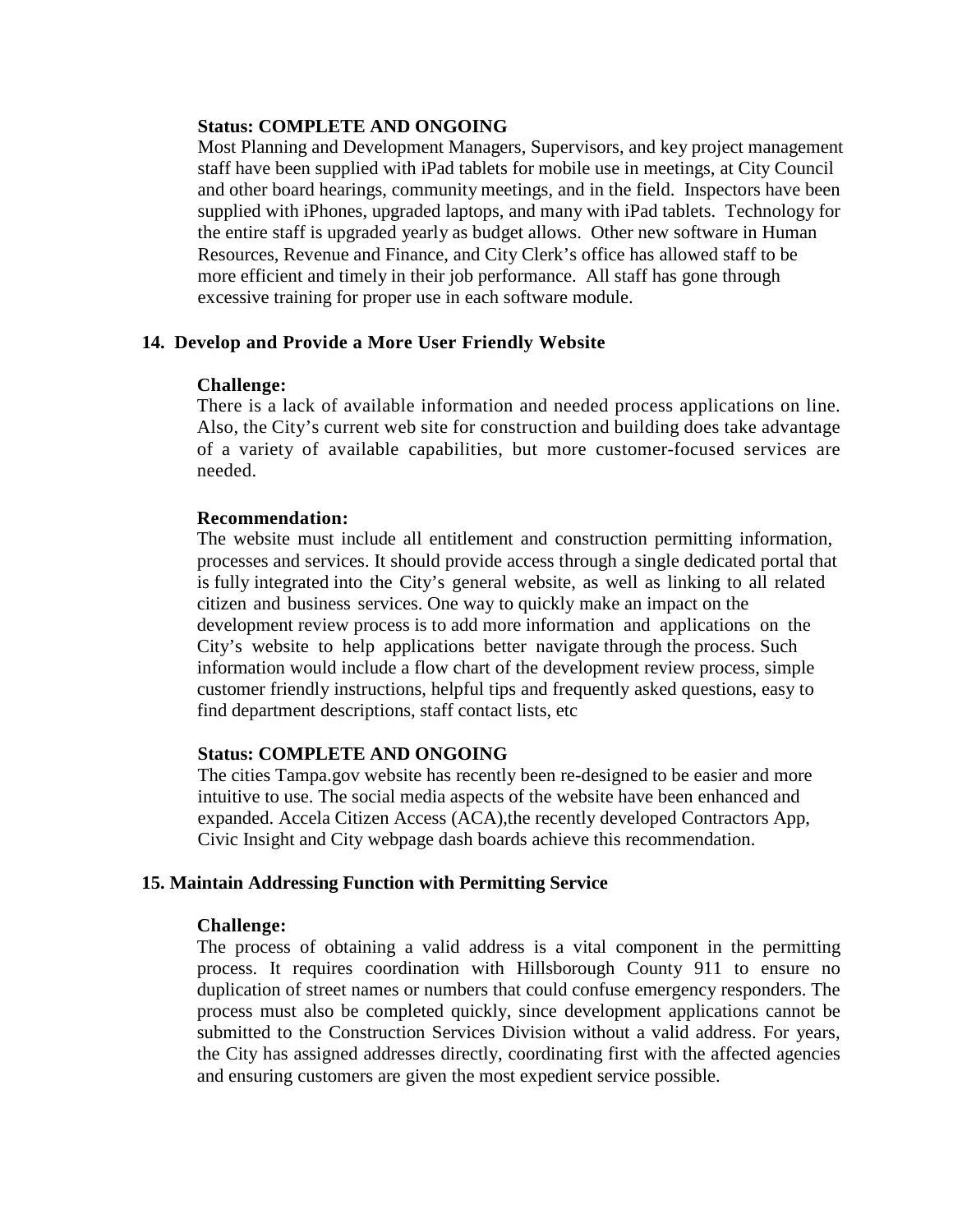## **Recommendation:**

There have been preliminary plans to transfer the City's addressing function to the Hillsborough County 911 Department, which would cause delays in the permit approval process. Customers would have to request an address directly from the County and could not submit an application until they received the valid address. To ensure there are no service breakdowns or customer service implications, the Committee recommends a careful review of any transfer of the addressing function to Hillsborough County 911 and the development of a mitigation plan to address potential impact on the entitlement and permitting processes.

## **Status: COMPLETE**

Addressing function has been kept in Planning and Development and is now fully embedded in the entitlement and permitting process.

## **16. Provide "One-Stop Shop" Process Strategy**

## **Challenge:**

The development review process requires staff input from several departments, which are located in several locations in the City. Customers are sometimes required to travel between the Construction Services Center and City Hall to address permit review requirements. This can be especially inconvenient if a permit application triggers a change in use, thereby requiring variances, transportation reviews or a rezoning.

#### **Recommendation:**

To expedite reviews and provide a more pleasant customer service experience, the Committee recommends establishing and maintaining a single point of entry into the regulatory system to serve the entitlement and permitting services. There should be a single, convenient location for the public to transact business with the City. The City should co-locate all relevant staff and services into this location. All codes, information and procedures should be consolidated and integrated into a single unified process.

## **Status: COMPLETE AND ONGOING**

The Divisions of Land Development Coordination, Architectural Review and Historic Preservation, Construction Services, and Planning and Urban Design have all been located to 1400 North Boulevard. Right of Way Permitting staff and all related functions have been transferred to the Planning & Urban Design Division, housed in the Development Services Center. ROW permitting has also been configured and incorporated in Accela. Review staff from the Water and Waste Water departments who conduct utilization review have been co-located to the building as well. In addition, the Business Operating Permits (chapter 6) issued by the city are now being submitted at the Development Services Center. Applications include the review for zoning compliance, possible change of use, pursuant to building, construction and land development regulations.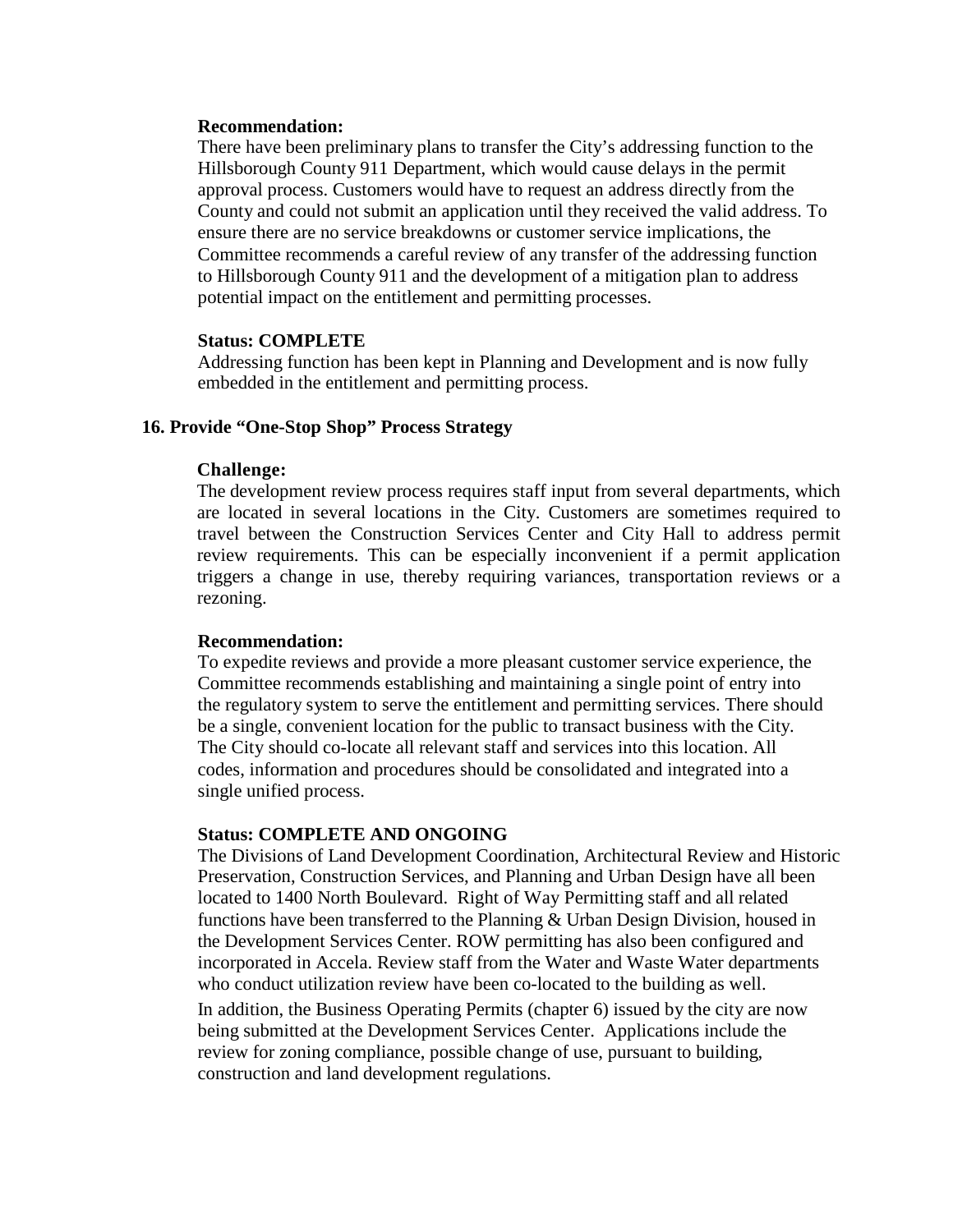## **17. Develop Service Goals and Performance Standards Metrics**

## **Challenge:**

Customers should have a reasonable expectation as to the time required by the City to complete the permit or entitlement review process. This will allow the customer to plan their financing, construction or development plans accordingly. Service goals and metrics will help to establish predictable turn-around times for plan review, improve quality, and instill a more professional approach by staff, which in turn will result in greater customer satisfaction.

## **Recommendation:**

To improve the level of predictability, the City should develop goals and standards based on customer needs and stakeholder input for the entitlement and construction permitting processes. There should be metrics for intake (application process and permit issuance); review (plan check and document processing) and inspection (field verification).

## **Status: COMPLETE AND ONGOING**

Recommendation is substantially completed - Construction Services has collaborated with the major development and construction stakeholders and established reasonable service goals for the major permitting and inspection processes, i.e. intake, review and inspection. Statistical and management reports are being developed to determine and evaluate overall performance. In addition, many of the metrics regarding the entitlement processes, i.e. departmental review, notice, public hearing, etc. are already established in local ordinances.

As a result of the new Accela permitting system implementation, many processes were consolidated and streamlined. As a result, the Construction Services Division modified and updated its' KPIs to reflect the new and revised services, and those metrics are now published on a monthly basis on the City's website.

## **18. Enhance Site Plan Review Process**

## **Challenge:**

The site plan review process should be fully integrated with the entitlement process so as to facilitate timely and orderly reviews. The process should remove requirements for excessive engineering details or information that is not essential to evaluate a site plan.

## **Recommendation:**

Eliminate duplicative requirements between entitlement and construction permitting process i.e. redundant subdivision requirements for townhouse projects and merge reviews when possible, (e.g. zoning) in order to maximize efficiency and familiarity with project.

## **Status: TO BE ADDRESSED IN THE FUTURE**

As all codes undergo revisions attention will be given to eliminating duplicative and redundant processes and reviews. Several code revisions are complex and time consuming efforts. This recommendation will be addressed at a later date.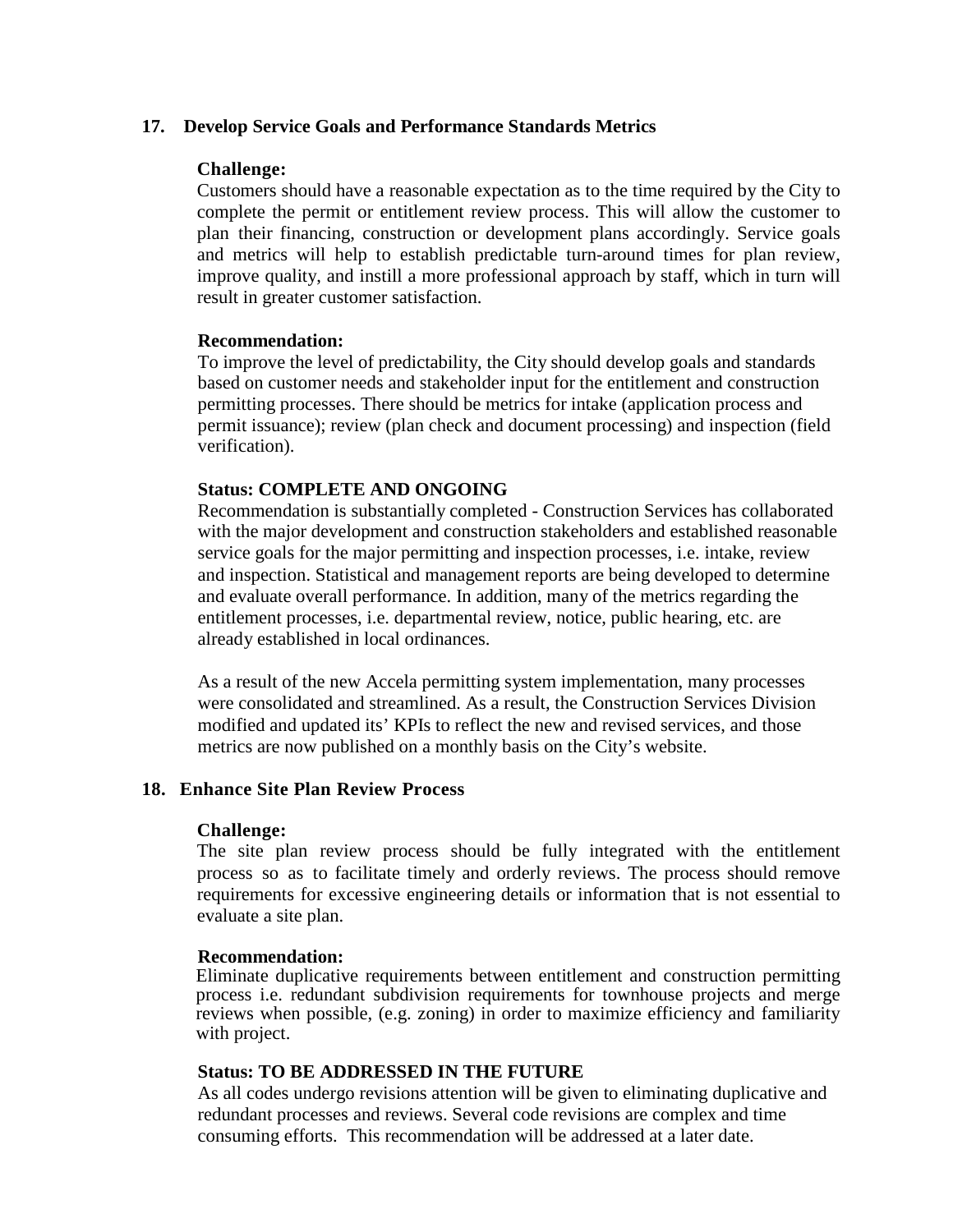## **19. Focus on Cost Efficient Changes**

#### **Challenge:**

Changes to the development review process should be based on customer/citizen needs. Financial impacts should be considered and costs minimized, wherever possible. The cost- benefit ratio of the operation should be evaluated based on current market conditions and adjusted accordingly.

## **Recommendation:**

A general cost recovery fee strategy should be implemented with emphasis on efficiency and cost reduction first. Cost for specific customer benefit should be recovered, i.e. project plan review, inspections, etc. However, the cost for public-atlarge benefit, i.e. general information, planning activities, etc., should not be included in the cost recovery formula.

## **Status: COMPLETE AND ONGOING**

Recommendation is substantially completed - With assistance from the Budget Office, Construction Services has established a special revenue fund and its' permit fee schedule is based on a cost recovery model. Recent budget reports indicate the Division's revenue is covering cost and enabling the Division to develop a modest fund balance.

## **20. Establish Expedited Review Services**

## **Challenge:**

An efficient permitting process is critical to a successful economic development program. Cities such as Atlanta, Charlotte, Dallas and Raleigh provide premiumbased expedited permitting options for residential and/or commercial projects. Through these expedited processes, permitting approvals in competing jurisdictions are being obtained either same day or within a one week time frame – all without adding additional financial burden to the local government.

#### **Recommendation:**

To remain competitive, the City of Tampa should establish a tiered development review process for standard and premium expedited review services as well as expedited inspection services. A standard expedited review would include no extra charges. This process is currently provided for affordable housing and green projects. It should be expanded to include projects that create a significant number of new jobs, e.g. Qualified Targeted Industries (QTI) projects and small miscellaneous projects. The premium expedited review would offer premium fee based service options at an additional charge. The services would include a guaranteed time certain permit review (i.e., comprehensive same day turnaround, or maximum one week turnaround). Premium service should not affect performance levels for reviews of standard tier projects. Expedited inspection services would be incentivize by providing inspections by appointment, guaranteed date/times, etc. for projects approved on first review.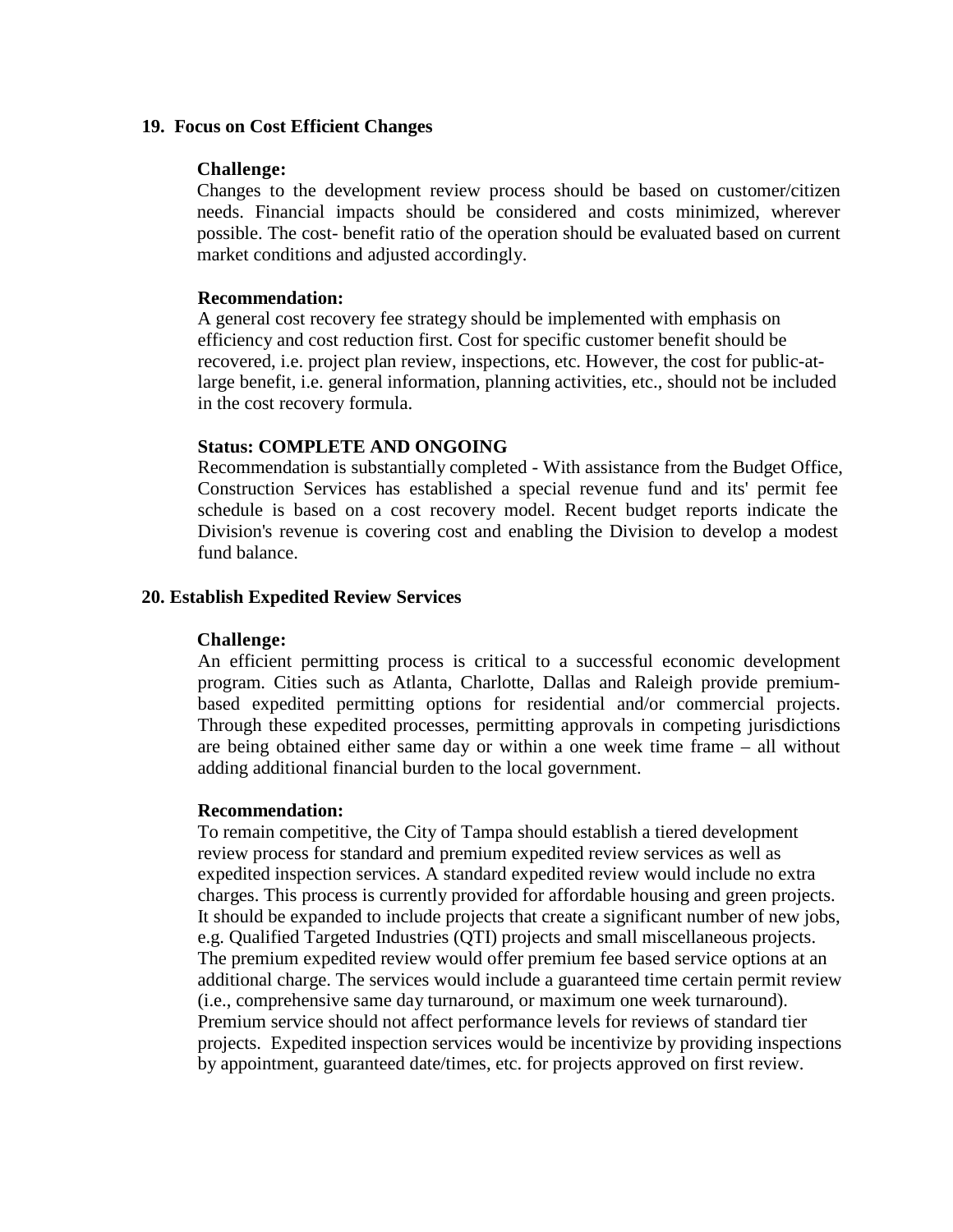## **Status: COMPLETE AND ONGOING**

Recommendation is substantially completed – Construction Services has instituted "accelerated" review service at no extra charge as described above for projects that are approved as affordable housing, green or job creation projects. In addition, it has initiated premium "expedited" service for an additional fee of twice the plan review fee for both residential and commercial projects. Upon supervisory approval, the appropriate resources are made available without impacting the standard review processes. The client receives his plan review comments in approximately half the typical standard processing time.

## **21. Provide Pre-Application Consulting/Review Services**

## **Challenge:**

One of the largest complaints made of the City's development review process is the uncertainty of the process requirements. When a property owner files for a permit and learns that the application triggers other code requirements, this causes significant delays or requirements for new studies, variances or a rezoning. By the time a customer is fully aware of the requirements, he/she has already invested time and money and the additional time and costs may cause financial impacts.

## **Recommendation:**

As a service to customers (non-mandatory), provide pre-application technical assistance at no additional charge. The pre-application review should provide a concise checklist and guidelines and be easy to follow. This is a good time to screen applications for sufficiency and completeness prior to intake. For an additional fee, provide enhanced preliminary code review service (office and on-site) for conceptual projects.

## **Status: COMPLETE AND ONGOING**

The city currently offers pre-application meetings at no charge to assist prospective clients in the development and permitting process. Afterwards, when the applicant is ready to submit for project permitting they may take advantage of a pre-plan review session. There is a cost for this second consultation. However, it answers a great many of the design, engineering and specific permitting questions proactively as the Development Services Center conducts several of these PPR's per week.

## **22. Provide Outreach, Training, and Education to Customers**

## **Challenge:**

The permit and entitlement application processes can be confusing. Submittal requirements are not fully known at the time of application, particularly in the entitlement process, and could change as the various City departments review the application.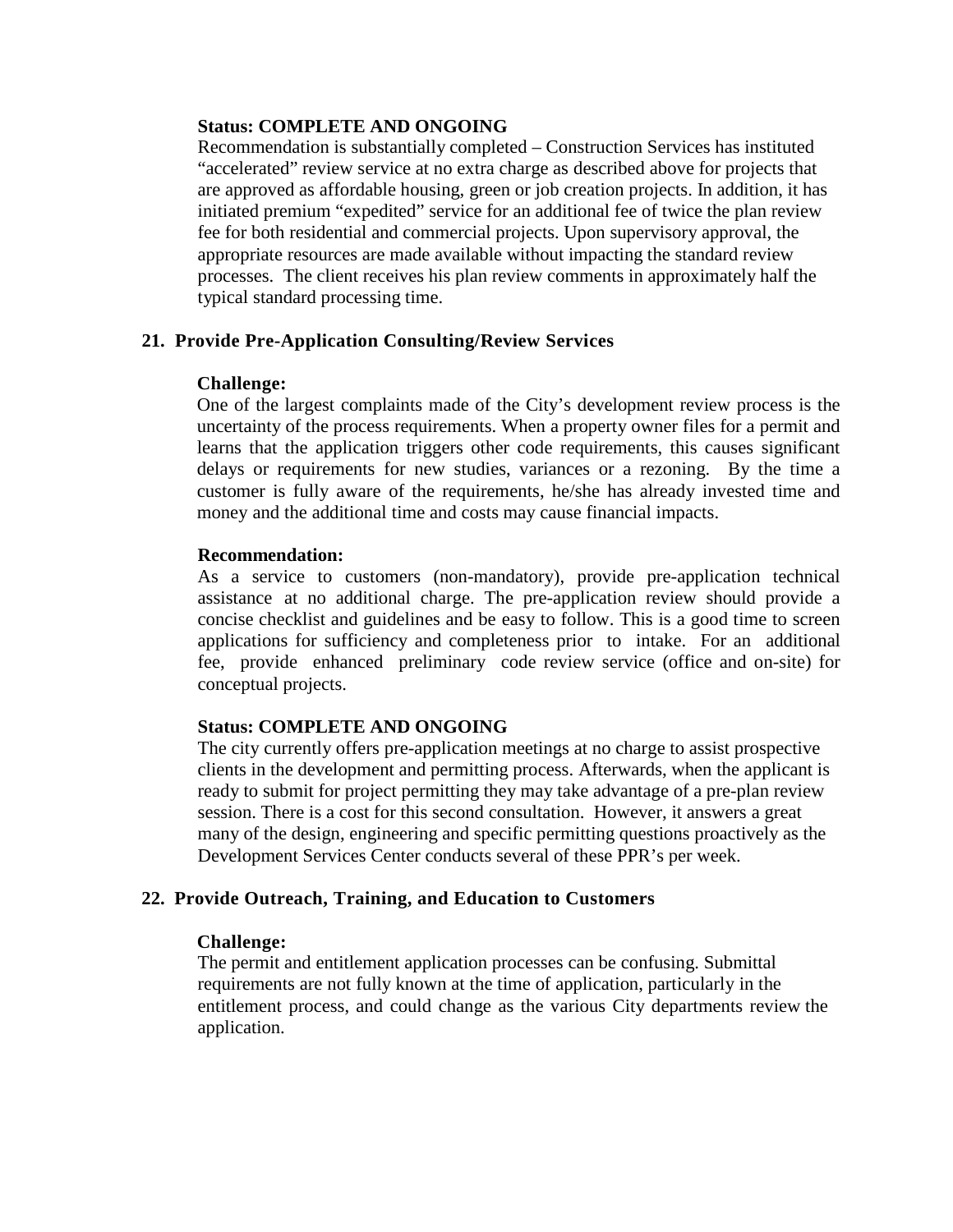## **Recommendation:**

Develop programs for Developers, Design Professionals, Contractors, Suppliers and Citizens that help them better understand the requirements of the development review process. Prepare user-friendly educational materials and make them strategically available, e.g. Home Depot, etc. Focus on who, what, where and when of permitting/inspections. Deliver regular training seminars in partnership with trade and professional associations (offer CEU's when possible). Offer programs on general and specific trade codes and standards and provide practical "How to" workshops and provide general public outreach, e.g. neighborhood meetings, etc.

#### **Status: COMPLETE AND ONGOING**

Prior to the city going live with Accela software staff provided hundreds of hours of training and education to the public. Online to tutorials were available as well as live, in house, hands on sessions. We are also working closely with Hillsborough and Pasco County training and providing education for their upcoming use of Accela programming.

As the ECC suggested revisions to the Zoning and Land Development Code were underway, the Planning and Urban Design manager and staff provided several workshop sessions in the various affected neighborhoods. This included the neighborhoods in the Seminole Heights.

We have recently implemented a Contractors App for improved communication and more efficient realization of project status. The city also implemented Civic Insight which allows citizens to view permit and development activity within their neighborhood or Council District.

Housing and Community Development has developed educational pamphlets on our various housing and mortgage assistance programs.

Educational materials are currently available. Efforts will take place in the future to reach out to the building suppliers to allow materials to be placed in their stores.

## **23. Map All Workflow Processes**

#### **Challenge:**

It is important to provide customers with a clear understanding of the entitlement and permitting processes, including a workflow chart and organizational chart that is based on efficiency and a clear line of authority.

## **Recommendation:**

As a way of educating customers on the general review process, the City should create and maintain a process flow chart for all processes and provide this information to the public. For the entitlement process, include the Subdivision, Rezoning, PD and Special Use review processes. For the construction permitting process, include the Residential - workflow case study and the Commercial workflow case study. Follow up by implementing streamlining opportunities.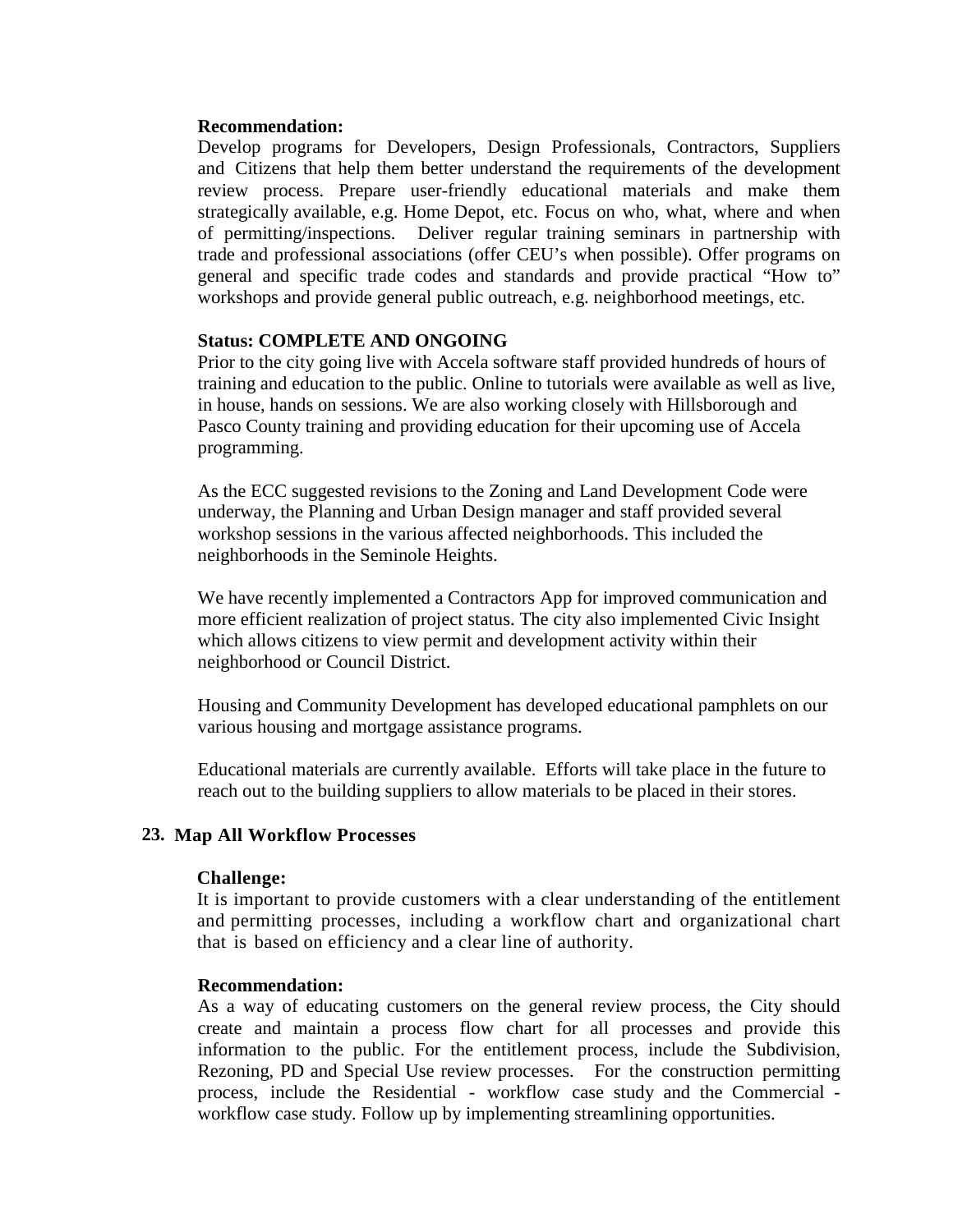## **Status: ONGOING**

Staff is reviewing and updating process workflows to reflect the various changes resulting from the new Accela permitting system implementation. Approximately 75% of the new processes have been updated and mapped with an expectation that all of them will be completed by Summer 2016.

## **24. Improve Commercial Site Plan Review Process**

## **Challenge:**

The current commercial site plan review process is fragmented and comprised of separate and independent review processes conducted by the various infrastructure departments. For example, Transportation: traffic analysis and right-of-way work; Water and Wastewater service: review and commitment; Stormwater: infrastructure review; and, Parks and Recreation Department: grand tree review.

## **Recommendation:**

Departmental review processes should be integrated into a single, more consolidated framework.

## **Status: COMPLETE**

The Construction Services division has recently hired several engineers and architects as plans reviewers. They are plans reviewers IV, who can review for all trades. This includes mechanical, building, electrical and plumbing.

All traffic analysis and right-of-way permitting staff and functions has been transferred to Planning and Urban Design Division. Grand tree review is also done in-house at the Development Services Center by the City's Planning and Urban Design Division, Natural Resources Section.

Water and wastewater service review and commitment letters are now and have been done at the development services Center. Personnel have been stationed permanently from those departments and embedded in our review process on site.

## **25. Improve Fire Marshal Review and Coordination**

## **Challenge:**

The review of commercial site plans can be delayed due to additional reviews conducted by the Fire Marshall. Inspectors need to pay more attention to turn-around times for plan review and inspections. Permit processes that involve the Fire Marshall's Office and other Departments need to be clarified and streamlined where possible.

## **Recommendation:**

The Fire Marshal should establish performance measures for plan review and inspection services, with an objective of providing consistent and predictable response times and minimizing delays and disruptions. Standard Operating Procedures for assembly permits, fire watch and fire code compliance inspections shall be created, with a focus on eliminating duplicative review by other agencies and better coordination.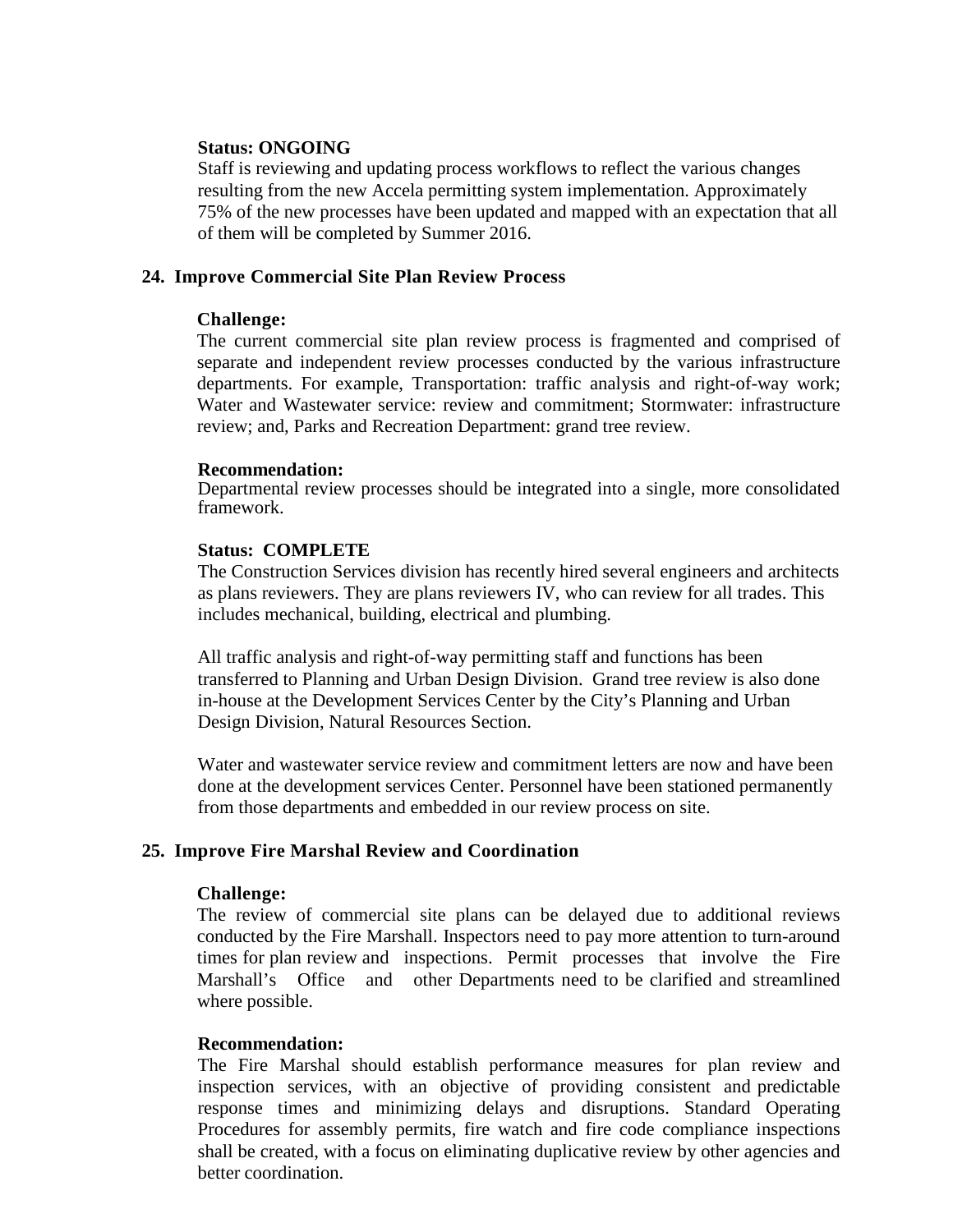## **Status: ONGOING**

Improve Fire Marshal Review and Coordination With the use of Accela software, tablets and laptop computers the fire marshal make complete inspections at a much quicker pace. They are also able to track project review times in Accela.

## **26. Improve Water and Wastewater Service Application Review Process**

## **Challenge:**

There is redundancy and duplication in applying for water and wastewater service commitments.

## **Recommendation:**

Consolidate utility service applications in a single application and maintain a consistent process between departments. Require submission of utility service application/plans at time of permitting intake. Conduct parallel review of utility service application/plans at the one stop shop. Institute a reasonable utility application/plan review fee and limit collection of commitment fees to time of construction permit issuance. Repeal the policy that requires utility review of alterations to existing buildings that are not increasing service demand.

## **Status: COMPLETE AND ONGOING**

Staff from Water and Waste Water departments who conduct utilization review have been co-located to 1400 North Boulevard to provide this service. The process to create a unified utility application is underway. Other recommendations are also being considered.

## **27. Develop Standard Operating Procedures**

## **Challenge:**

Map out the various review processes and identify where the application changes hands; how much time is typically needed. Identify steps that are redundant or unnecessary. Then develop service goals or performance standards for each of the services delivered based on customer needs, i.e. timeliness, quality and customer service.

## **Recommendation:**

Create standardized operating procedures (SOP) for all entitlement and construction permitting business processes. The SOPs should include administrative/general business, intake permitting, plan review and inspection.

## **Status: UNDERWAY**

The corresponding standard operating procedures are systematically being reviewed and updated to reflect the many changes resulting from the new Accela permitting system. Most of the SOPs have been reviewed and staff has begun the revision process with the expectation that all of them will be updated by Summer 2016.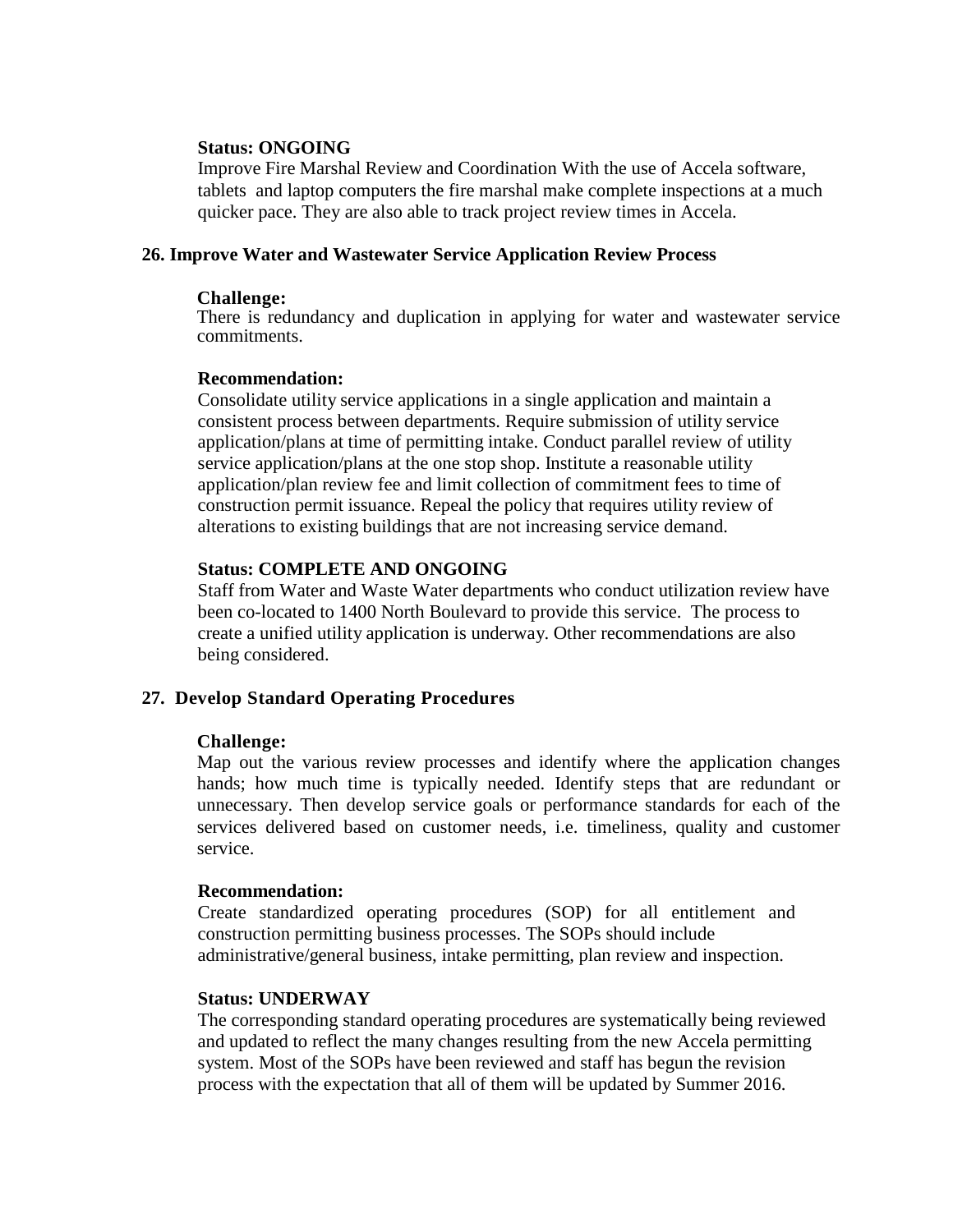## **28. Outsource Plan Reviews**

## **Challenge:**

Consider "outsourcing" plan reviews for the major departments with the exception of "Fire". There are plenty of qualified and certified professionals that can review plans for code, etc.

## **Recommendation:**

Establish performance standards and service levels for key processes. Supplement existing staff with third-party plan review and inspection service providers as needed to maintain service levels. Solicit and procure contract for supplemental service on an ongoing basis. The Plan Review services as performed by third party reviewers will be subject to the provisions as currently allowed in the Florida Statutes Chapter 481.222.

## **Status: COMPLETE AND ONGOING**

The Construction Services Division contracted with private sector plans reviewers beginning in 2014. The division is currently utilizing 3 contracted plans reviewers. Even though several vacant inspection and plans review positions have been filled the City shall continue to utilize contract employees to maintain service level goals as the economy experiences a rebound

## **29. Fee Review**

#### **Challenge:**

To ensure impact and permit fees are fair and reasonable and reviewed regularly.

#### **Recommendation:**

Establish a periodic review cycle for all entitlement, permitting and impact fees and perform the review with stakeholder input. Consider the financial impact and minimize cost when possible. The fee calculation methodology should be based on flexible building requirements, i.e. wastewater capacity fee for hi-rise buildings with booster pumps.

## **Status: ONGOING**

Several of our utility fees are embedded in the City's bonding programs and difficult to revise for specific periods of time. Utility fees are reviewed on a regular basis using rate/fee studies. The utility fees that are charged do not cover the actual costs for any particular utility service. Development and permitting fees are reviewed on a regular basis as well. The city has elected to not seek fee increases for construction services review or other zoning and entitlement reviews

## **30. Establish Permanent Stakeholder Advisory Group**

#### **Challenge:**

The City needs to maintain effective communication with customers affected by the permit process and development regulations. A permanent Stakeholder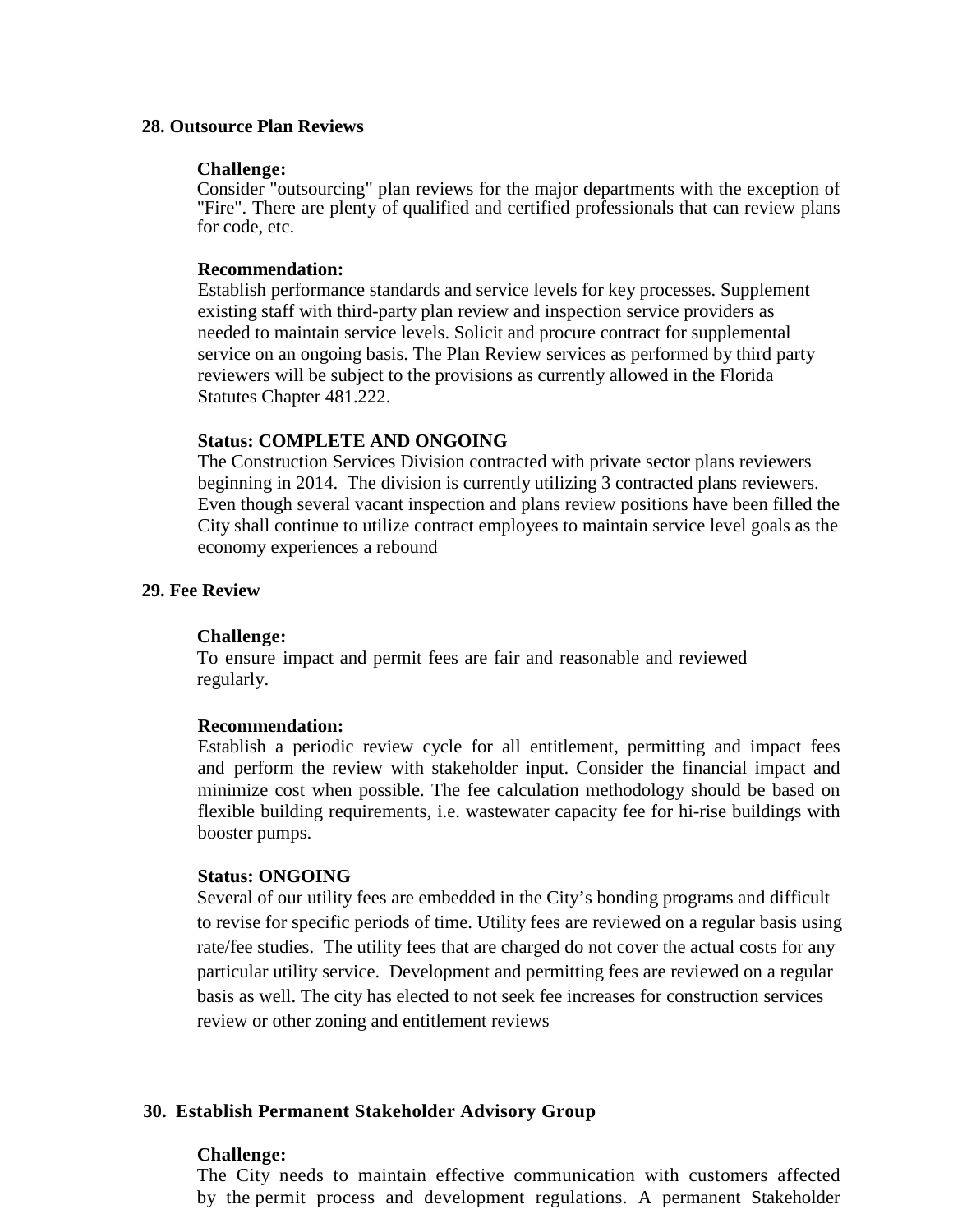Advisory Committee (similar to the Mayor's Economic Competitiveness Committee) could provide ongoing input and oversight of all development and permit processes.

#### **Recommendation:**

Consider establishing an advisory group composed of all major stakeholders to provide support and feedback as needed.

#### **Status: UNDERWAY**

Planning and Development staff meet regularly with the Tampa Bay Builders Association, THAN members and attend several neighborhood association meetings and forums as well as other citizen and developer associations. A single consolidated stakeholders group has not yet been established.

## **RECOMMENDATIONS: STAFF AND ORGANIZATION (31-33)**

#### **31. Reorganize City Departments and Staff**

#### **Challenge:**

Planning and permit functions are fragmented. Planning functions and plan review functions should be consolidate from across City agencies into one "Planning and Development Department". Merger would include relocating the planning/plan review personnel housed in Transportation, Solid Waste, Landscape/Natural Resources (Parks/CSD), Storm Water, and Utilities under the "Planning and Development Department".

#### **Recommendation:**

Merge all entitlement and permitting staff into one department to complement consolidated codes, single authority and one-stop shop strategies and recommendations. Consolidate all staff authority into same department. Require several plan reviewer positions to have Design Professional experience and credentials, e.g. Florida registered architects and engineers. Reassign technology staff to provide dedicated support for newly consolidated department, its programs and services, e.g. new permitting system and new web services. Shift planning staff time and function on creative planning focused on bettering the urban environment rather than regulating the details of development

## **Status: COMPLETE**

Staff from Transportation, Land Development Coordination, Planning and Development, Historic Preservation, Construction Services, Solid Waste, Landscape/Natural Resources (Parks/CSD), Technology and Innovation and Storm Water have been merged into the Development Services Center to operate the "one stop shop" at 1400 North Boulevard. Water and Waste Water departments who conduct utilization review have been co-located to 1400 North Boulevard to provide this service. Tampa Fire Marshal's office is also co-located at the same facility to conduct their review and inspections.

#### **32. Assign Case Manager/Ombudsman to Projects**

#### **Challenge:**

Currently the review process goes through several departments within the City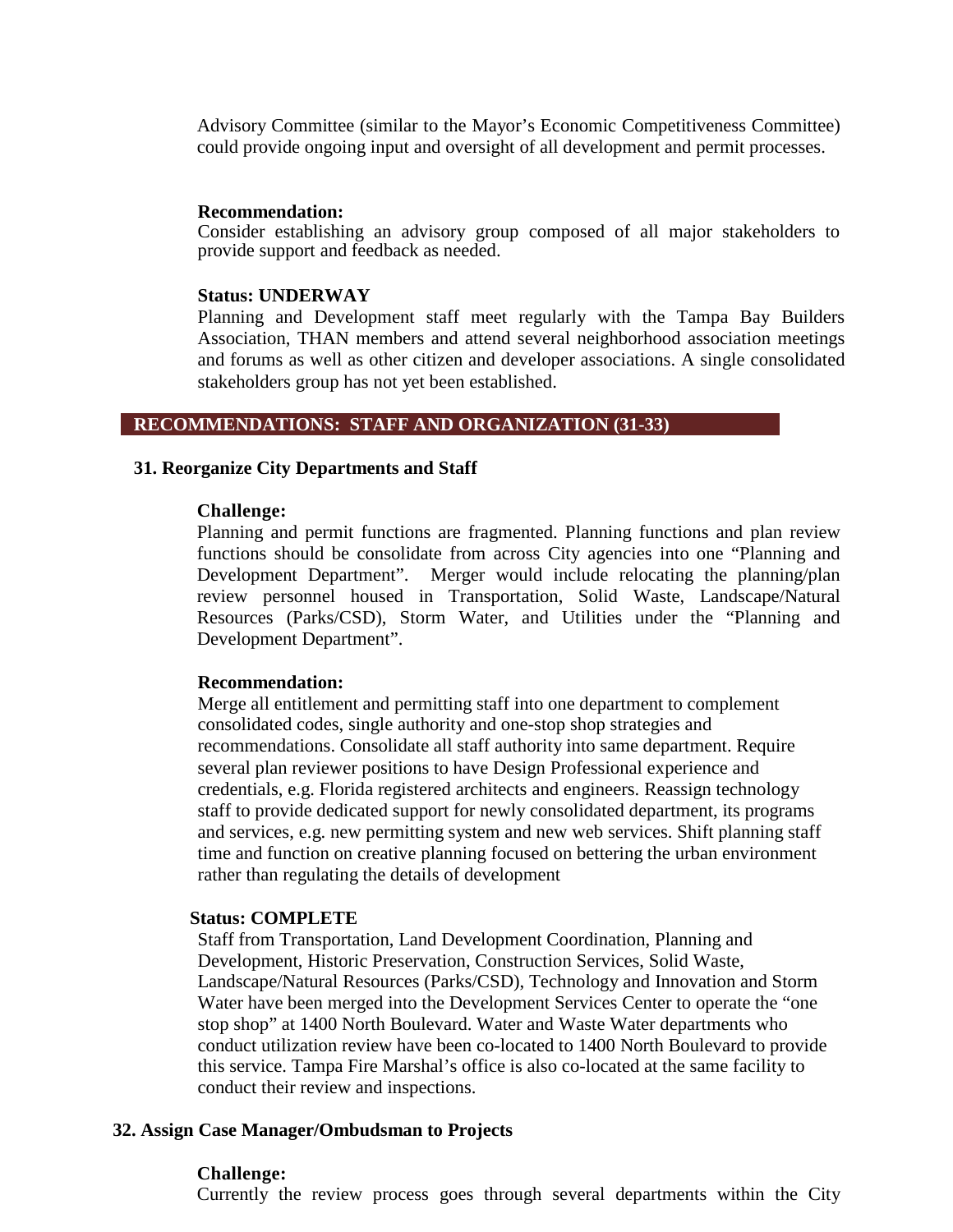structure, none of which have any connection, or do they effectively communicate with each other. The process is cumbersome, slow and customers have to satisfy requirements for comments in different fashions for each department. Establish one highly placed manager to oversee the entire permit review process, who has the power to mediate review issues between departments.

#### **Recommendation:**

Provide a single point of contact throughout entire process. The contact would provide direct guidance and facilitation of the project. Distinguish between Case Manager and Ombudsman role where the latter is higher-level staff empowered to mediate and make decisions across departmental lines. Staff should be technically skilled and directly involved in the review, not just troubleshooter. The case manager / ombudsman service should be based on customer/project needs, e.g. projects involving many agencies.

## **Status: COMPLETE**

Planning and Development hired a Development Services Coordinator to fulfill many of the functions identified in this recommendation.

## **33. Improve City Staff Training**

## **Challenge:**

The City staff is in the business of serving its customers and should welcome new business and new developments and view them as valued customers to be treated like any successful "for profit" business would treat its customers. Management needs to create a "service" mindset and instill a policy for quickly responding to phone calls and e-mails. The climate and mentality need to be focused around customer service.

#### **Recommendation:**

Create a customer centric work environment – one that instills a "Can-Do" attitude throughout the organization. Focus on delivering exceptional and extraordinary customer service. To achieve these objectives, implement ongoing mandatory customer service and team building staff training. Include training on effective employee communication and service delivery consistency.

#### **Status: COMPLETE AND ONGOING**

City staff is routinely required to attend several professional training and certification maintenance classes. The on line Customer Service Center and Accela software, as well as the Queue-flow system allows management to track volume and wait times in the DSC building. This allows management to monitor and keep complaints and communication disconnects to a minimum. Managers and supervisors also have regular meetings addressing customer service. The no cost pre-application meetings and subsequent pre-plan review session are specifically geared to improve customer service and attention.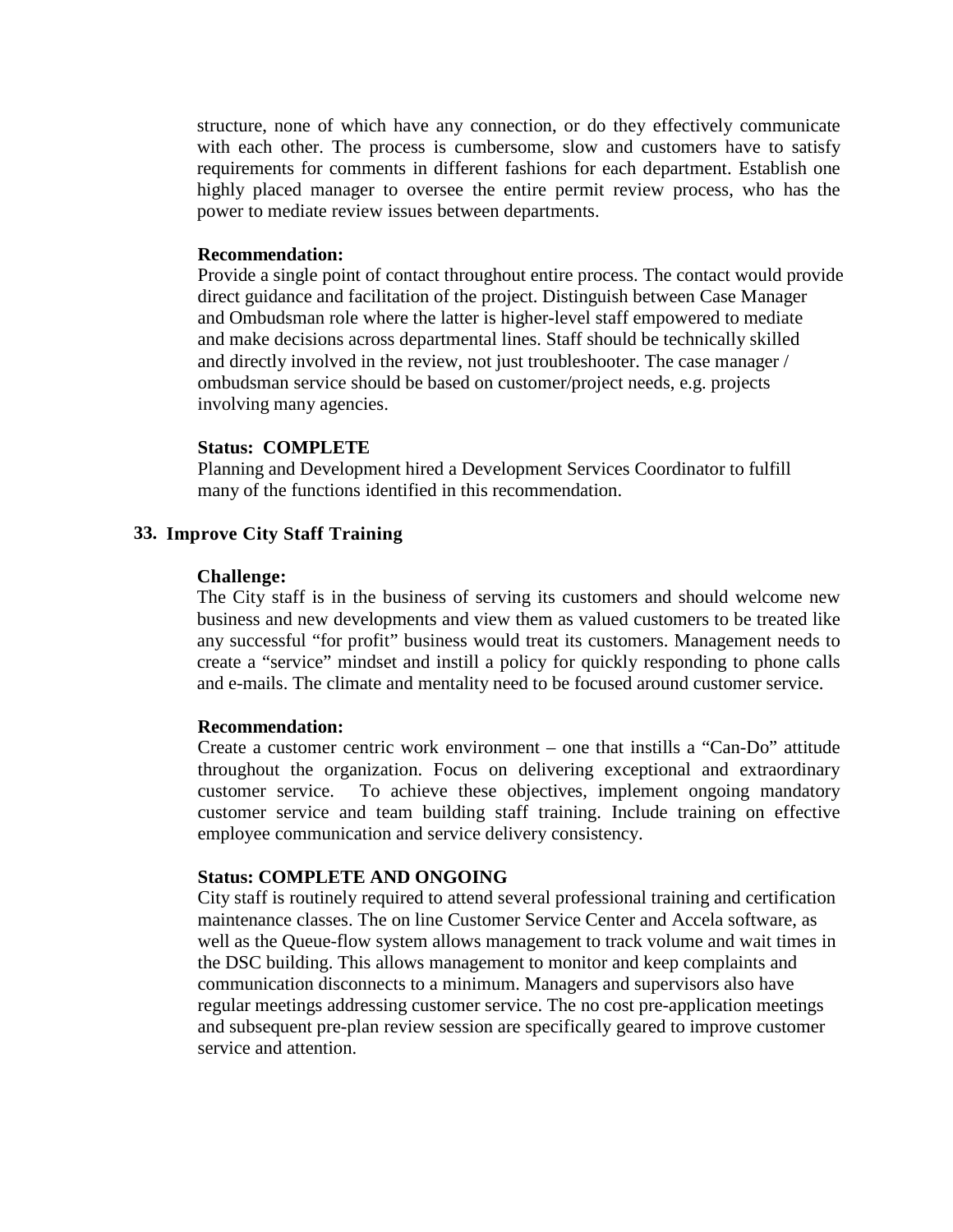## **ITEMS FOR FURTHER DISCUSSION:**

#### **1. Develop a Vision for Economic Development**

#### **Challenge:**

The City needs to have a "vision" for the economic development. The Vision should encourage development in certain areas and focus on the type of development appropriate for the area. Create a code and process to build small "Main Street" type development, but also provides for major employment businesses. The codes and processes should be different to reflect the level of investment.

#### **Recommendation:**

Conduct a strategic assessment and service level analysis from the top down. Define mission and identify goals and objectives. Identify key business indicators and maintain continuous improvement initiatives.

## **Status: ACTIVITIES UNDERWAY**

Several well thought out economic development activities have taken place, beginning with the recently updated Imagine 2040 Comprehensive Plan, the establishment of the West Tampa CRA , the partnership with the Downtown CRA, Hillsborough County and SPP for the billion dollar plus redevelopment of the south end of downtown , the partnership between the Channel District CRA and Port Tampa Bay for the improvement of the road network in the Channel District and the redevelopment of the land owned by Port Tampa Bay in the area. The City of Tampa is actively engaged with a variety of regional partners to promote job creation and the attraction to the area of major employers. The partnership between the City of Tampa, Hillsborough County, the Tampa Hillsborough EDC and the state of Florida has yielded impressive results. Several international corporations including Johnson & Johnson, Bristol Meyers Squibb, Depository Trust, White and Case and Quest Diagnostics have relocated operations to the area creating thousands of valuable jobs. A more complete description of City of Tampa economic development activities can be found on the City of Tampa website.

## **2. Create Riverwalk Overlay District**

## **Challenge:**

The City needs to find a way to create an active River Walk experience. Craft an overlay district for the Riverwalk and the river. Consider designating the river as an open/park space, which could help grant funding opportunities. The Overlay standards could facilitate the permitting of permanent and semi-permanent/temporary structures. The goal would be to have increased access and possibly allow minimal parking to facilitate loading and unloading for perspective retail/concession kiosks.

#### **Recommendation:**

Develop comprehensive and flexible regulations that capitalize on the unique characteristics of the river and riverfront. Promote utilization and redevelopment through public-private partnerships, incentives, etc.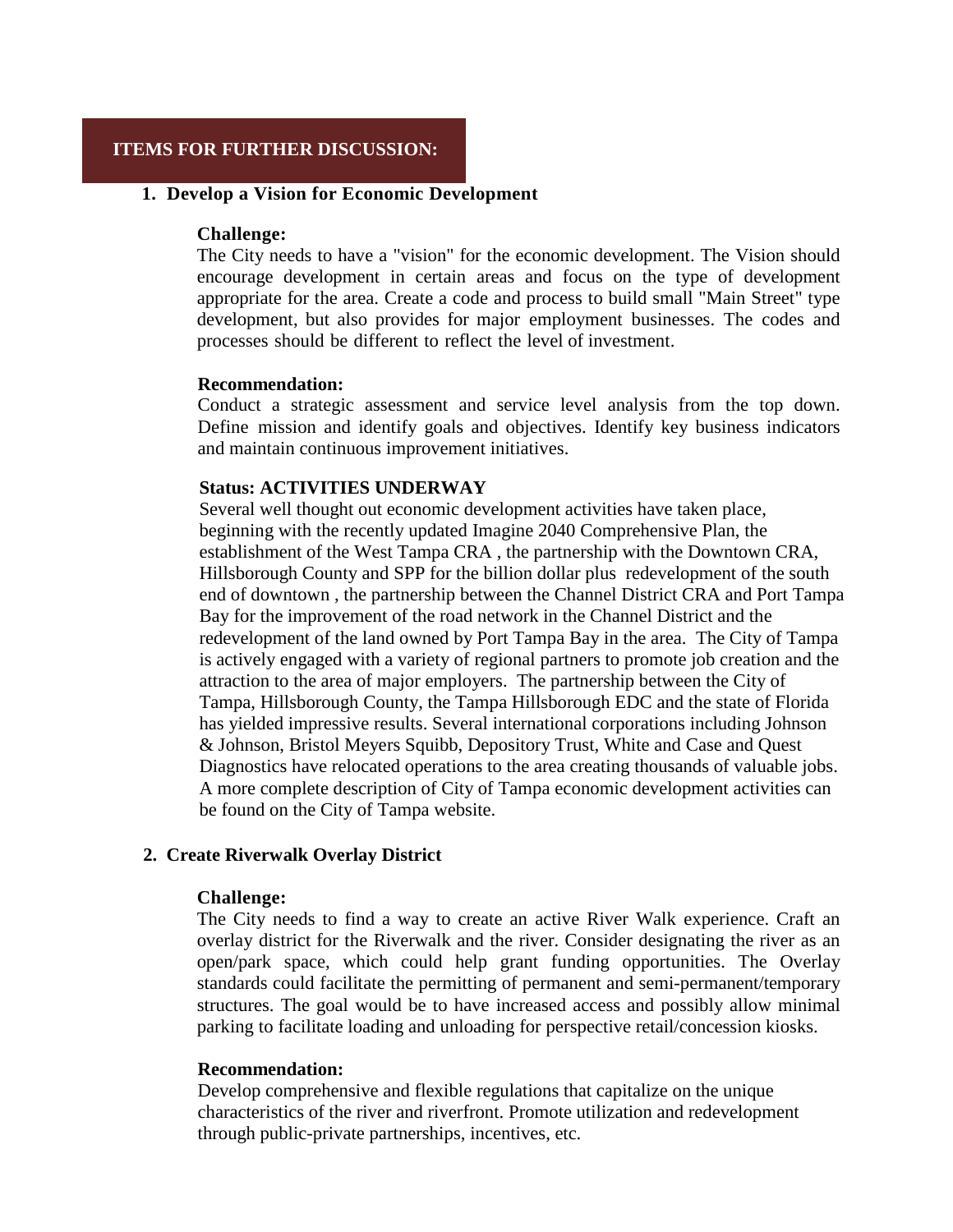## **Status: COMPLETE**

There has been a great amount of activity with the river and Riverwalk as its focus creating an active River Walk experience. Various code changes (Alcohol Beverage – Specialty Center Designation) and major milestones for the actual Riverwalk itself have been achieved. The InVision plan supports development that makes the Hillsborough River the center of our downtown and encourages deeper connectivity with surrounding neighborhoods. Waterworks Park and the restoration of Ulele Spring on the east bank will soon be complimented on the west bank with the redesign and rebuilding of the Julian B. Lane Riverfront Park.

As InVision and the west Riverfront plan are completed and implemented the associated comprehensive plan amendments and land development codes will be revised for the entire river front area.

## **3. Encourage Use of Volunteers**

## **Challenge:**

Due to budget restraints, build on attracting and retaining volunteers.

## **Recommendation:**

Explore opportunities to use skilled volunteers to assist the City in carrying out its responsibilities.

## **Status: COMPLETE AND ONGOING**

The city utilizes different volunteer groups for some of its programs. Recently Sustany had been administering it's Green Business Program. The use of other volunteer groups is being explored as well as partnering with the University of South Florida for green and sustainable programs and sea level rising and potential mitigation efforts to protect the City's infrastructure. The City's river cleanups and Clean Cities activities regularly tap into volunteer assistance. The City cosponsors EcoFest, a community event organized by Learning Gate Community School, the City of Tampa and the USF Patel College of Global Sustainability to celebrate the many businesses, organizations, and individuals in the Tampa Bay area dedicated to the principles of sustainability – Ecology, Equity and Economy. Hundreds of volunteers are used.

## **4. Digital Signs**

#### **Challenge:**

New technologies are reinventing "digital signs". Digital signs offer greater efficiency in changing copy to market products. Sign code regulations need to be revised to allow digital signs.

### **Recommendation:**

Study electronic signs, size, location, illumination, etc., as a separate issue from general sign study.